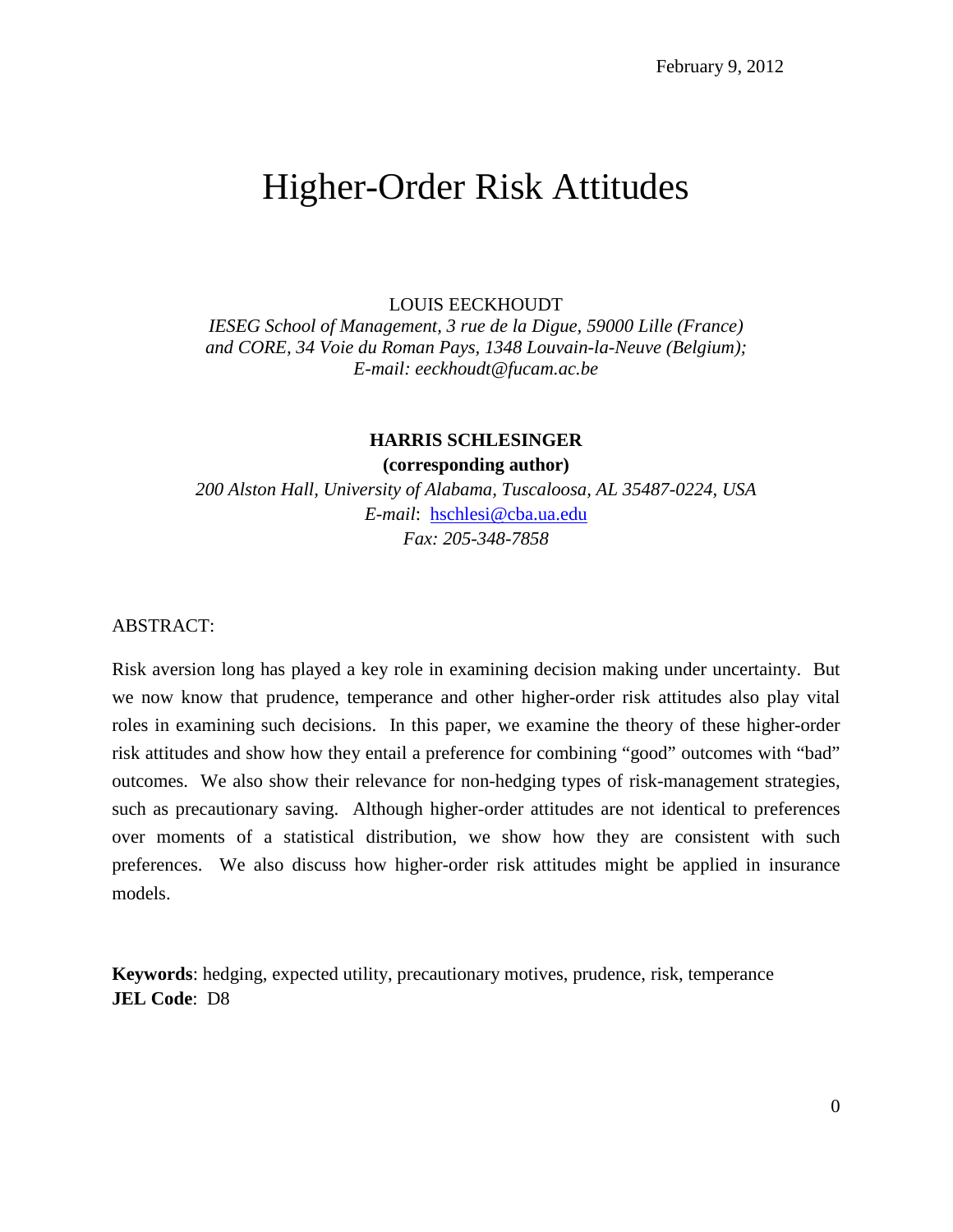# **1. INTRODUCTION**

Ever since Daniel Bernoulli (1738), risk aversion has played a key role in examining decision making under uncertainty. Within an expected-utility framework, this property corresponds to the simple feature that the utility function is concave. Although somewhat newer, the higher-order risk attitude of "prudence" and its relationship to precautionary savings also has become a common and accepted assumption. The term "prudence" was coined by Kimball (1990), although its importance in determining a precautionary savings demand was noted much earlier by Leland (1968) and Sandmo (1970). Indeed, Kimball's (1990) analysis is compelling, in part, due to the way he extends the "logic" of risk aversion to a higher order. Since then, numerous empirical papers have used prudence to test for a precautionary demand for saving.

Risk aversion is defined in several different ways. Some, assuming an expected-utility framework, might say that the von Neumann-Morgenstern utility function *u* is concave. Others might define risk aversion in a more general setting, equating it to an aversion to meanpreserving spreads, as defined by Rothschild and Stiglitz (1970). Such a definition allows the concept of risk aversion to be applied in a broader array of settings, not confined within expected utility. It also helps to obtain a deeper understanding of the concept, even within expected utility.

Ask someone to define what it means for the individual to be "prudent" and they might say that marginal utility is convex  $(u'' > 0)$  as defined in Kimball (1990); but they also might define prudence via behavioral characteristics. For example, Gollier (2001 p. 236), defines an agent as prudent "if adding an uninsurable zero-mean risk to his future wealth raises his optimal saving." Interestingly, prudence was defined by Kimball in order to address the issue of precautionary saving. But such characterizations necessarily introduce aspects of particular decision problems into definitions of risk attitudes. They also are typically derived within a specific type of valuation model, most commonly expected utility. In this paper, we describe an alternative approach to defining higher-order risk attitudes, such as prudence. Since our definitions are perfectly congruous to those based within expected utility, it helps to give a deeper understanding of their application to risk-management decisions.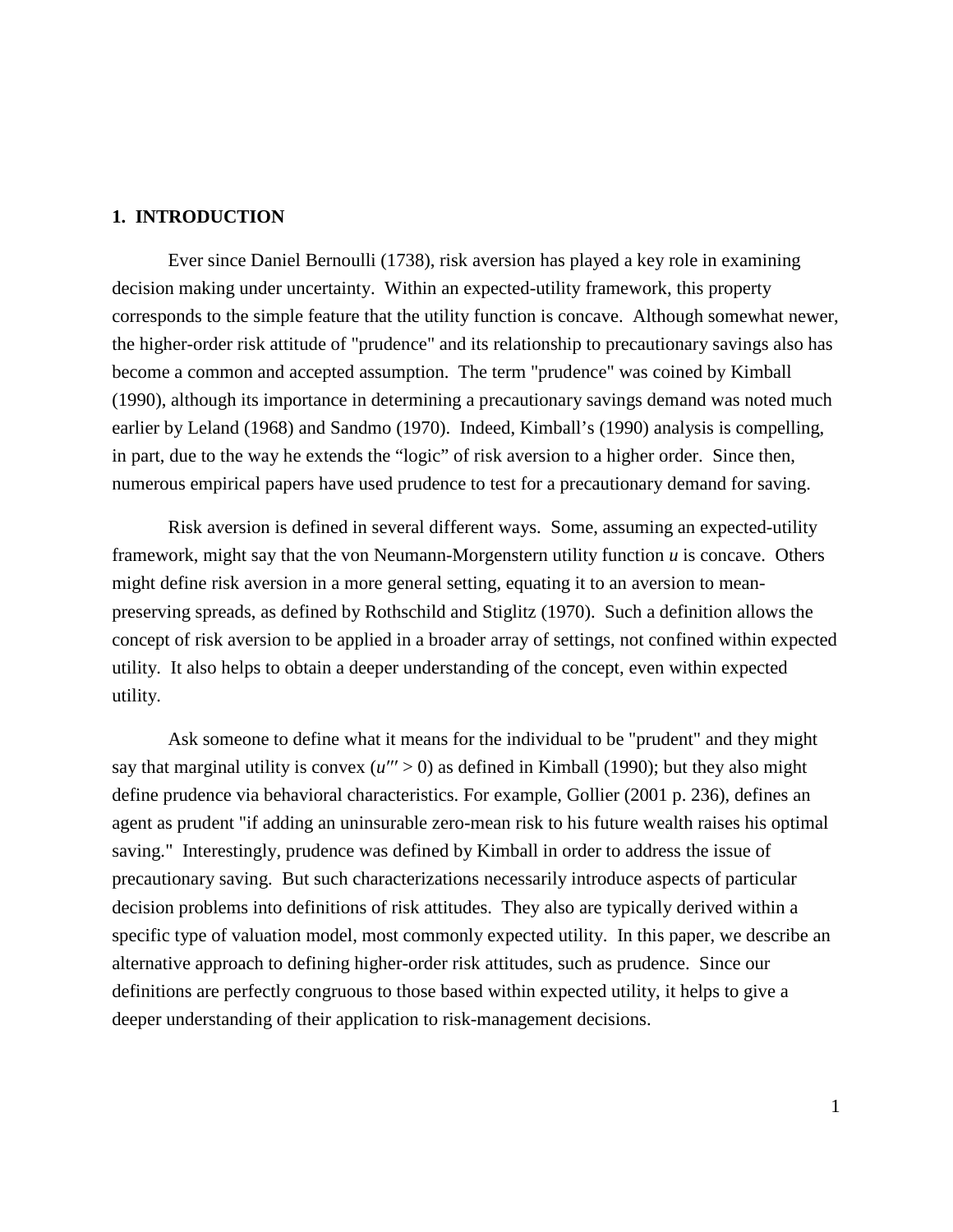In an expected-utility framework, it is interesting to note that an assumption of a third derivative of utility being positive was often seen as "more severe" than assuming the generally accepted property of decreasing absolute risk aversion (DARA) – even though the latter assumption is stricter mathematically. Indeed, the early papers of Leland (1968) and Sandmo (1970) both point out how  $u'' > 0$  will lead to a precautionary demand for saving. But assumptions about derivatives seemed rather ad hoc and technical at that time. Both of these authors pointed out that DARA, whose intuition had already been discussed in the literature, is sufficient to obtain a precautionary demand for saving.

Although it predates Kimball (1990), the concept of "downside risk aversion" as defined by Menezes et al. (1980), which we now know is equivalent to prudence, helps in our understanding. A pure increase in "downside risk" does not change the mean or the variance of a risky wealth prospect, but it does decrease the skewness. More generally, prudence plays an important role in the tradeoff between risk and skewness for economic decisions made under uncertainty, as shown by Chiu (2005). Hence, prudence (downside risk aversion) can be quite important for empirical economists, wanting to measure such tradeoffs.

A lesser known higher-order risk attitude affecting behavior towards risk is *temperance*, a term also coined by Kimball (1992). Gollier and Pratt (1996) and Eeckhoudt et al. (1996) show how temperance plays an important role in decision making in the presence of an exogenous background risk. As was the case with prudence, first notions of temperance relied upon its application to certain decision problems and they were also explained in terms of utility; more particularly as a negative fourth derivative of the utility function.

Although not a perfect analog, in the same way that risk aversion is not a perfect analog for aversion to a higher variance (Rothschild and Stiglitz 1970), a temperate individual generally dislikes kurtosis.<sup>[1](#page-2-0)</sup> In an expected-utility setting, Eeckhoudt and Schlesinger (2008) show that temperance is both necessary and sufficient for an increase in the downside risk of future labor income to always increase the level of precautionary saving.

More recently, prudence and temperance, as well as even higher-order risk attitudes, have been defined without using an expected-utility context. In particular, Eeckhoudt and Schlesinger

<span id="page-2-0"></span> $\frac{1}{1}$  $1$ . This is not unlike the role of the variance in discussing risk aversion. For two distributions with the same mean, one might have a slightly higher variance, but have more preferable higher moments (e.g. more positive skewness) to some risk-averse individual. Thus risk aversion is not exactly a preference for a smaller variance. For two distributions with the same first three moments, it can be shown that it is impossible for every temperate individual to prefer the distribution with a higher kurtosis.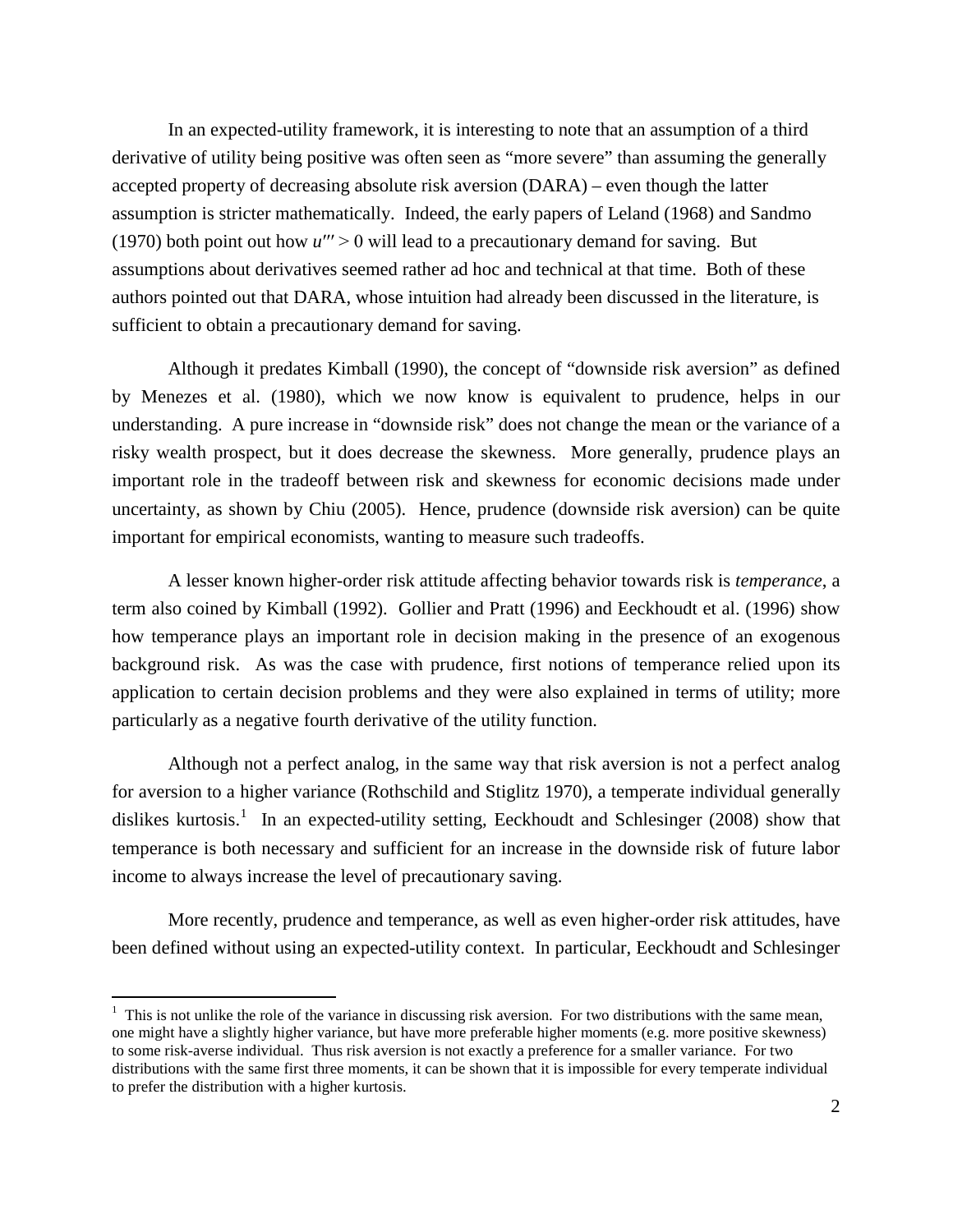(2006) define these higher-order risk attitudes as preferences over particular classes of lottery pairs. What makes these characterizations particularly appealing is their simplicity, as they are stated in terms of comparing simple 50-50 lottery pairs. The intuition behind such preference is described via a concept defined as "risk apportionment."

In this paper, we summarize many of the interesting results about these higher-order risk attitudes. The lottery preferences that are defined here are basic and they do not require any particular model: neither expected utility nor a particular framework for non-expected utility. Since much of insurance theory is based on expected-utility models, and since much of what we know about higher-order risk attitudes is easy to characterize in an expected-utility setting, this paper is mainly (though not exclusively) focused on expected utility. Since this area of research is relatively new, it is our hope that this paper will stimulate new research -- both theoretical and empirical/experimental -- in this relatively nascent topic. We are especially interested in ways that our basic results extend to non-expected utility models and to behavioral models.

We first give a very brief overview of the Eeckhoudt and Schlesinger (2006) lotterypreference approach, and we explain the rationale behind what we refer to as "risk apportionment." Then, in section 3, we show how these results have quite simple ties to expected-utility theory. In section 4, we generalize the concept of risk apportionment, which can be described as preference for "disaggregating the harms," to a preference for mixing "good outcomes" with "bad outcomes." In section 5, we examine how our results can be applied to the best known of higher-order risk effects; namely, to precautionary motives. Section 6 extends the analysis to cases where preferences are bivariate, such as preferences over both wealth and health status. Section 7 looks at the special case of univariate preferences, but where various risks are jointly applied in a multiplicative manner, such as when stochastic nominal wealth is multiplied by a factor representing a purchasing-power index. Finally, we conclude by summarizing the key points and mentioning a few areas in which more research is needed.

# **2. HIGHER-ORDER ATTITUDES AS RISK APPORTIONMENT**

We start by re-introducing the well-known concept of risk aversion, which is a secondorder risk attitude. An individual has an initial wealth  $W > 0$ . The individual is assumed to prefer more wealth to less wealth. Let  $k_1 > 0$  and  $k_2 > 0$  be positive constants. Consider the following two lotteries expressed via probability trees, as shown in Figure 1. We assume that all branches have a probability of occurrence of one-half and that all variables are defined so as to maintain a strictly positive total wealth. This latter assumption avoids complications to the model associated with bankruptcy.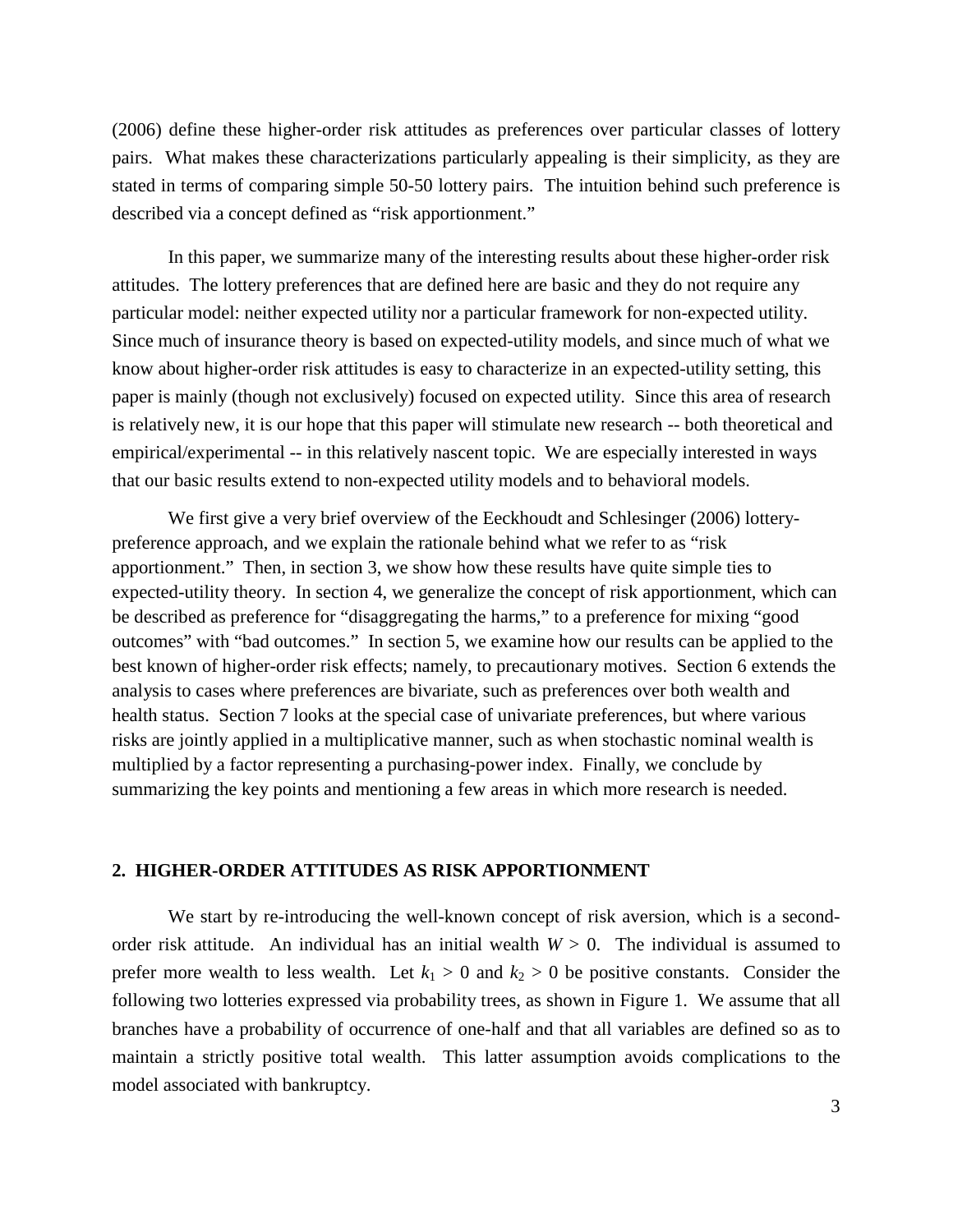

**Figure 1: Lottery preference as risk aversion**

In lottery  $B_2$ , the individual always receives one of the two "harms," either a sure loss of  $k_1$  or a sure loss of  $k_2$ . The only uncertainty in lottery  $B_2$  is which of the two losses will occur. In lottery *A*<sup>2</sup> the individual has a 50-50 chance of either receiving both harms together (losing both  $k_1$  and  $k_2$ ) or of receiving neither one. An individual is defined as being risk averse if she prefers lottery  $B_2$  to lottery  $A_2$  for every arbitrary  $k_1$ ,  $k_2$  and *W* satisfying the above constraints. Put differently suppose that the consumer already has the lottery paying *W* in state 1 and paying *W*-*k*<sup>1</sup> in state 2, where each state has a probability of 0.5. If forced to add a second loss  $k_2$  in one of the two states, a risk averter always prefers to add the second loss in state 1, the state where  $k_1$  does not occur.

The risk averter prefers to "apportion" the sure losses  $k_1$  and  $k_2$  by placing one of them in each state. Eeckhoudt and Schlesinger (2006), who define the concept of risk apportionment, describe this type of behavior as a preference for "disaggregating the harms." It is trivial for the reader to verify that the above definition of risk aversion can only be satisfied with a concave utility function, if preferences are given by expected utility. It is also easy to verify that lottery  $A_2$  $A_2$  is riskier than lottery  $B_2$  in the sense of Rothschild and Stiglitz (1970).<sup>2</sup>

To view the third-order risk attitude of prudence, let *k* > 0 denote a positive constant and let  $\tilde{\varepsilon}$  denote a zero-mean random variable. Someone who is risk averse will dislike the random wealth variable  $\tilde{\varepsilon}$ . We assume that  $W - k + \varepsilon > 0$  for all realizations of the random variable  $\tilde{\varepsilon}$ . Although we do not need risk aversion to define prudence, it makes the interpretation a bit simpler, since in this case we now have a new pair of "harms;" namely losing k and adding  $\tilde{\varepsilon}$ . A

<span id="page-4-0"></span> $\frac{1}{2}$ <sup>2</sup> The lottery  $A_2$  is easily seen to be a simple mean-preserving spread of the lottery  $B_2$ .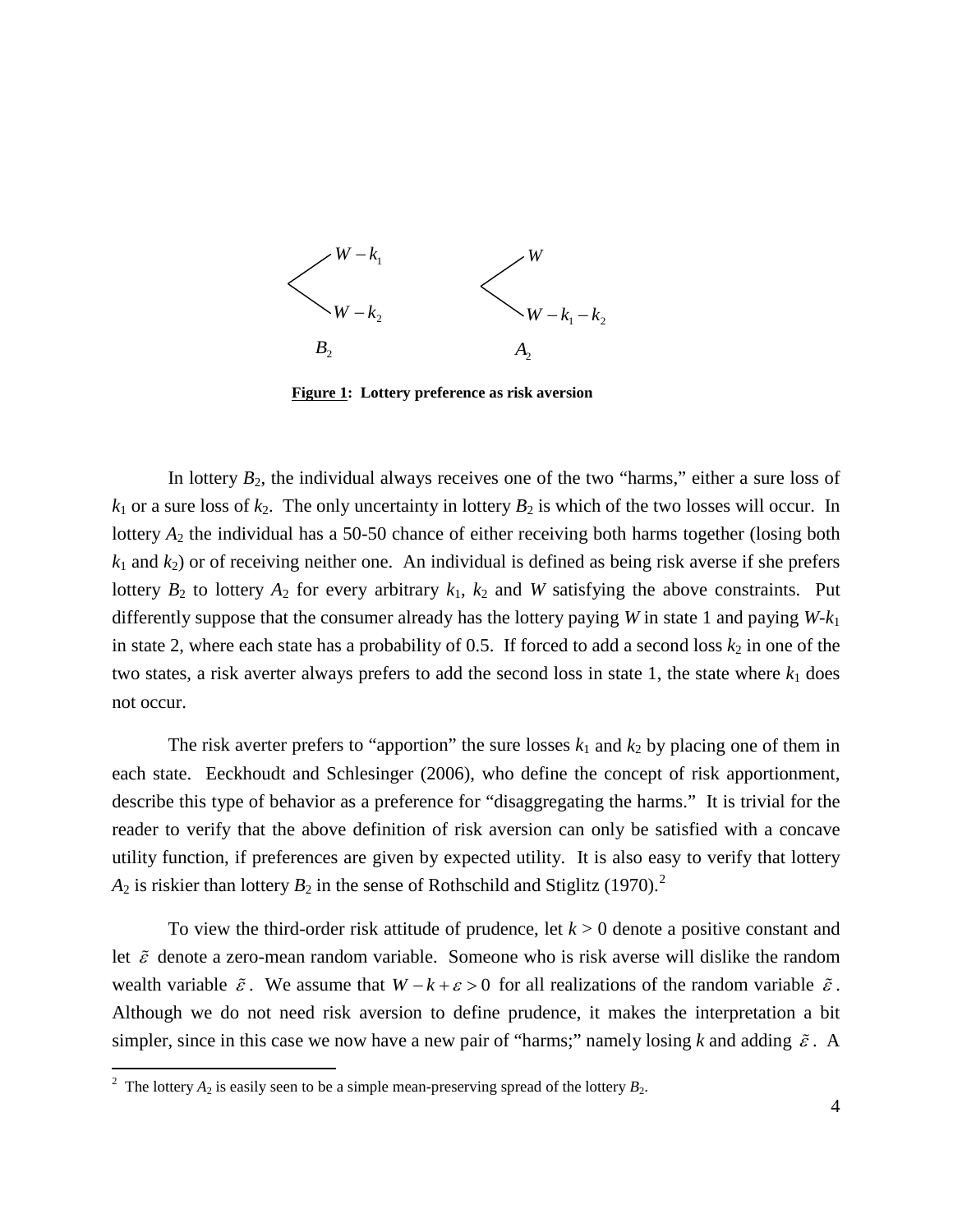prudent individual is one who always prefers to disaggregate these two harms. This is illustrated in Figure 2.

In lottery  $B_3$ , the individual always receives one of the two "harms," either a sure loss of *k* or the addition of a zero-mean random wealth change  $\tilde{\varepsilon}$ . In lottery  $A_3$  the individual has a 50-50 chance of either receiving both harms together or of receiving neither one. Eeckhoudt and Schlesinger (2006) define an individual as being *prudent* if she always prefers lottery  $B_3$  to lottery *A*<sub>3</sub>. Alternatively, one could describe the behavior as preferring to attach the zero-mean lottery  $\tilde{\varepsilon}$  to the state with the higher wealth vis-à-vis the state with the lower wealth.<sup>[3](#page-5-0)</sup> as opposed to the state with the risk  $\tilde{\varepsilon}$ . Although this definition is not specific to expected Equivalently, we could describe it as preferring to attach the sure loss *k* to the state with no risk, utility, if we assume a model with differentiable utility, prudence is equivalent to a positive third derivative of the utility function, as we show in the next section.



**Figure 2: Lottery preference as prudence**

Once again, our definition is expressed in terms of risk apportionment: a prudent individual prefers to apportion the two harms by placing one in each state. To define temperance, which is a fourth-order effect, Eeckhoudt and Schlesinger (2006) simply replace the "harm" of losing the fixed amount of wealth *k* with the "harm" of a second zero-mean risk. To this end let  $\tilde{\varepsilon}_1$  and  $\tilde{\varepsilon}_2$  be two distinct zero-mean risks, where we assume that  $\tilde{\varepsilon}_1$  and  $\tilde{\varepsilon}_2$  are statistically independent of one another. An individual is defined as being temperate, if she always prefers to apportion the two harms ( $\tilde{\varepsilon}_1$  and  $\tilde{\varepsilon}_2$ ) by placing one in each state.

In Figure 3, again with equally likely states of nature, the temperate decision maker always prefers lottery *B*<sup>4</sup> to lottery *A*4. Again, this is a preference for "disaggregating the

<span id="page-5-0"></span><sup>&</sup>lt;sup>2</sup><br>3 A similar observation was made by Eeckhoudt et al. (1995) and by Hanson and Menezes (1971), who all confined their analysis to EU.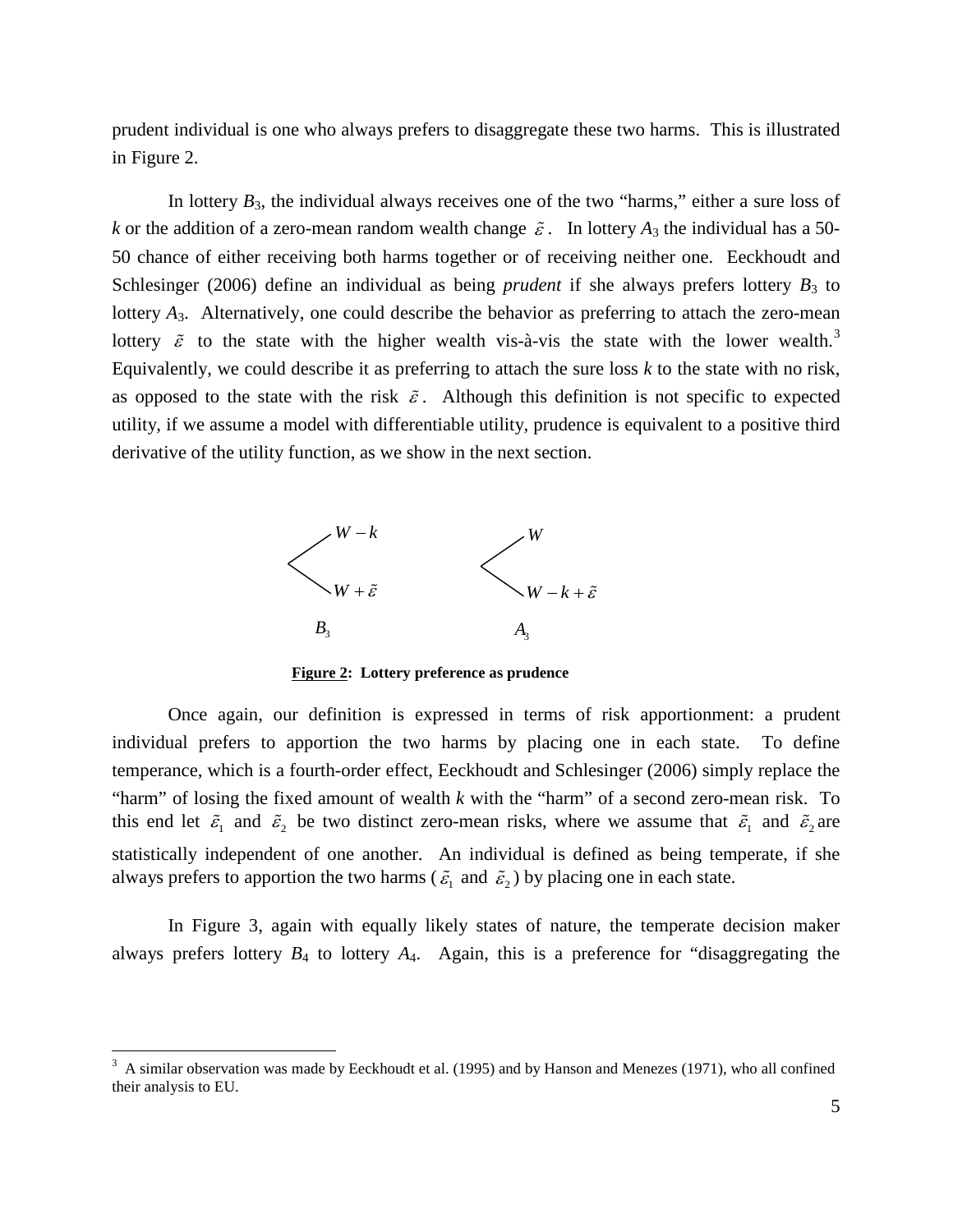harms." Given a risk in one of these two states, the individual prefers to locate a second independent risk in the other state. $4$ 



Note that all of the definitions as given above are not dependent on expected utility or any other specific model of preferences. It a certain sense, these definitions are "model free" and can be examined within both expected-utility and non-expected-utility types of models.

By nesting the above two types of lotteries in an inductive way, Eeckhoudt and Schlesinger (2006) generalize the concepts of prudence and temperance to even higher orders. In our view, this nesting makes everything a bit less transparent, but the idea of risk apportionment remains the same. Although our focus in this paper will be on risk attitudes no greater than order four (temperance), we introduce a way to view even higher-order risk attitudes later in the paper, when we discuss a generalization that involves combining "good" with "bad" outcomes.

# **3. RISK ATTITUDES AND EXPECTED UTILITY**

Suppose that preferences can be expressed using expected utility. Let the individual's utility of wealth be given by the strictly increasing function  $u$ . We assume that  $u$  is continuous and is continuously differentiable.<sup>[5](#page-6-1)</sup> Of course, risk aversion is equivalent to having  $u$  be a  $u$ " < 0.<sup>[6](#page-6-2)</sup> concave function, as is well known. Under our differentiability assumption, this implies that

<span id="page-6-0"></span> $\frac{1}{4}$ <sup>4</sup> The rationale for statistical independence here should be apparent. For example if  $\tilde{\epsilon}_1$  and  $\tilde{\epsilon}_2$  were identically distributed and perfectly negatively correlated, every risk averter would prefer to have the two risks in the same state, since they would then "cancel" each other.

<span id="page-6-1"></span><sup>&</sup>lt;sup>5</sup> Although utility-based models can also be derived without differentiability, most of the literature assumes that these derivatives exist.

<span id="page-6-2"></span><sup>&</sup>lt;sup>6</sup> For the mathematically astute, we admit that this is a slight exaggeration. Strict risk aversion also allows for  $u'' = 0$  at some wealth levels, as long as these wealth levels are isolated from each other. See Pratt (1964) for more details.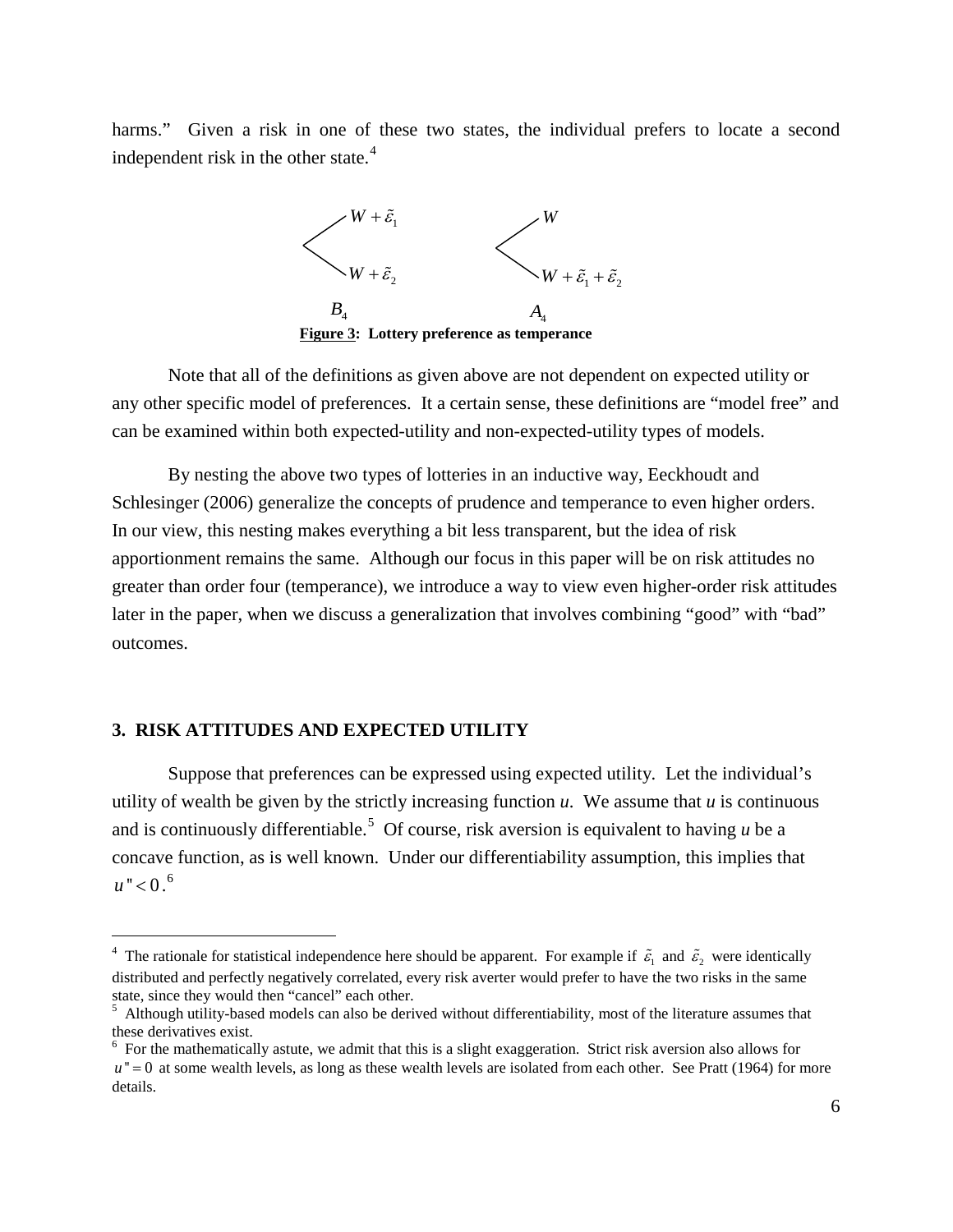Within an expected-utility framework, prudence is equivalent to  $u$ <sup>"'</sup> > 0, exactly as in Kimball (1990); and temperance is equivalent to  $u^{\prime\prime\prime}$  < 0, as in Kimball (1992). The "tool" in deriving these results is the utility premium, measuring the degree of "pain" involved in adding risk. To the best of our knowledge, the first direct look at the utility premium was the work of Friedman and Savage (1948). Although this measure actually predates more formal analyses of behavior under risk, as pioneered by Arrow (1965) and Pratt (1964), it has been largely ignored in the literature.<sup>[7](#page-7-0)</sup> One reason for ignoring the utility premium is that it cannot be used to compare individuals. However, our interest here is examining choices made by a single individual. As such, the utility premium turns out to be an extremely useful tool.

We define the utility premium for the risk  $\tilde{\varepsilon}_1$ , given initial wealth *W* as follows:

$$
\nu(W) \equiv Eu(W + \tilde{\varepsilon}_1) - u(W). \tag{1}
$$

The utility premium is the amount of utility added by including the risk  $\tilde{\varepsilon}_1$  with initial wealth. Of course, for a risk averter, the individual loses utility by adding the zero-mean risk  $\tilde{\varepsilon}_i$ ; hence  $v(W)$  < 0. This follows easily from Jensen's inequality since *u* is concave.<sup>[8](#page-7-1)</sup> To the extent that associated with adding risk  $\tilde{\varepsilon}_1$  to wealth, where "pain" is measured as the loss of utility. utility is used to measure an individual's welfare, the utility premium measure the level of "pain"

An example of the utility premium is illustrated in Figure 4 for the case where  $\tilde{\varepsilon}_i$  is a 50-50 chance of either gaining or losing wealth *e*. In Figure 4, E*u* denotes the expected utility of wealth prospect  $W + \tilde{\varepsilon}_1$ . Pratt's (1964) risk premium, denoted here by  $\pi$ , is the amount of wealth that individual is willing to give up to completely eliminate the risk  $\tilde{\varepsilon}_1$ . The utility premium (which is the negative of the amount drawn in Figure 4) shows exactly how much utility is lost by the addition of  $\tilde{\epsilon}_1$ . Since the utility function representing an individual's preferences is not unique, the utility premium will change if the utility scale changes.  $9$  For example, if we double all of the utility numbers, the utility premium will also double. Pratt's risk premium, on the other hand, is invariant to such changes. For this reason, we can use Pratt (1964) to compare preferences between individuals, but we cannot use the utility premium.

<span id="page-7-0"></span><sup>-&</sup>lt;br>7 A paper by Hanson and Menezes (1971) made this same observation more than 40 years ago!

<span id="page-7-1"></span><sup>&</sup>lt;sup>8</sup> In the original paper by Friedman and Savage (1948), the risks that were considered had positive expected payoffs and could thus have a positive utility premium, even for a risk averter. In this paper, we only consider zero-mean risks.

<span id="page-7-2"></span> $9$  The utility function is only unique up to a so-called "affine transformation." See Pratt (1964).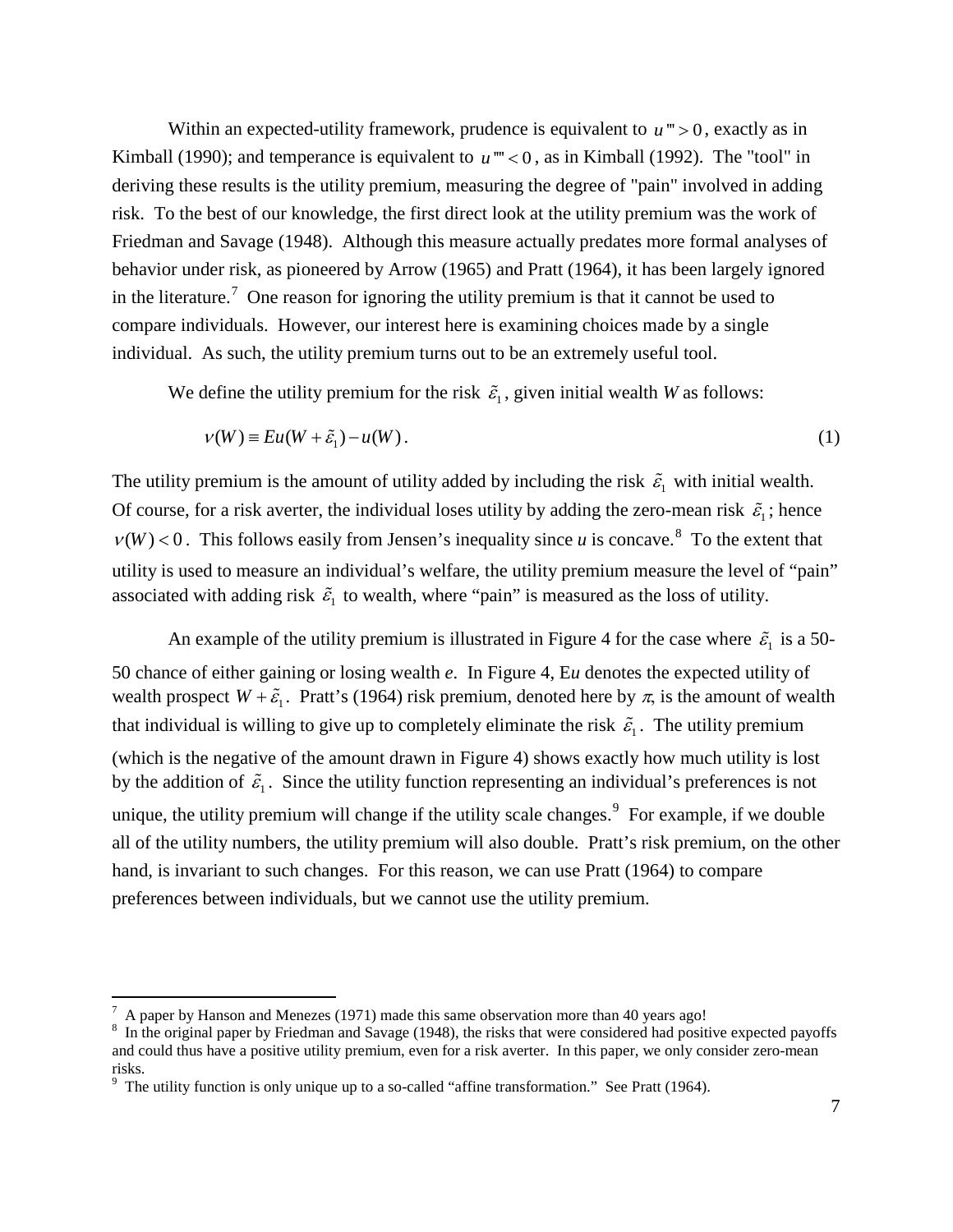

**Figure 4: Utility Premium and Risk Premium**

We can use the utility premium to easily show how our earlier definitions of prudence and temperance relate to expected utility. To this end, differentiate the utility premium with respect to initial wealth to obtain

$$
v'(W) \equiv Eu'(W + \tilde{\varepsilon}_1) - u'(W). \tag{2}
$$

Using only Jensen's inequality, it follows from (2) that  $v'(W) > 0$  whenever *u*<sup> $\cdot$ </sup> is a convex function, i.e. when  $u''(y) > 0 \ \forall y$ . Since the utility premium is negative, we interpret  $v'(W) > 0$ as meaning that the size of the utility premium gets smaller as initial wealth *W* increases.

Now consider our earlier definition of prudence. A prudent individual would prefer to attach the zero-mean risk  $\tilde{\varepsilon}_1$  to the state with the higher wealth *W*, as opposed to attaching it to the state with the lower wealth, *W-k*. This is due to the fact that  $\tilde{\varepsilon}_1$  causes less "pain" at the higher wealth level, where pain in our expected-utility model is measured via utility. In other words, prudence is equivalent to saying the size of our utility premium decreases with wealth, i.e.  $u^{\prime\prime\prime} > 0$ .

More formally, a decreasing utility premium,  $v'(W) > 0$  is equivalent to saying that, for all  $k > 0$ ,

$$
Eu(W + \tilde{\varepsilon}_1) - u(W) > Eu(W - k + \tilde{\varepsilon}_1) - u(W - k).
$$
\n(3)

8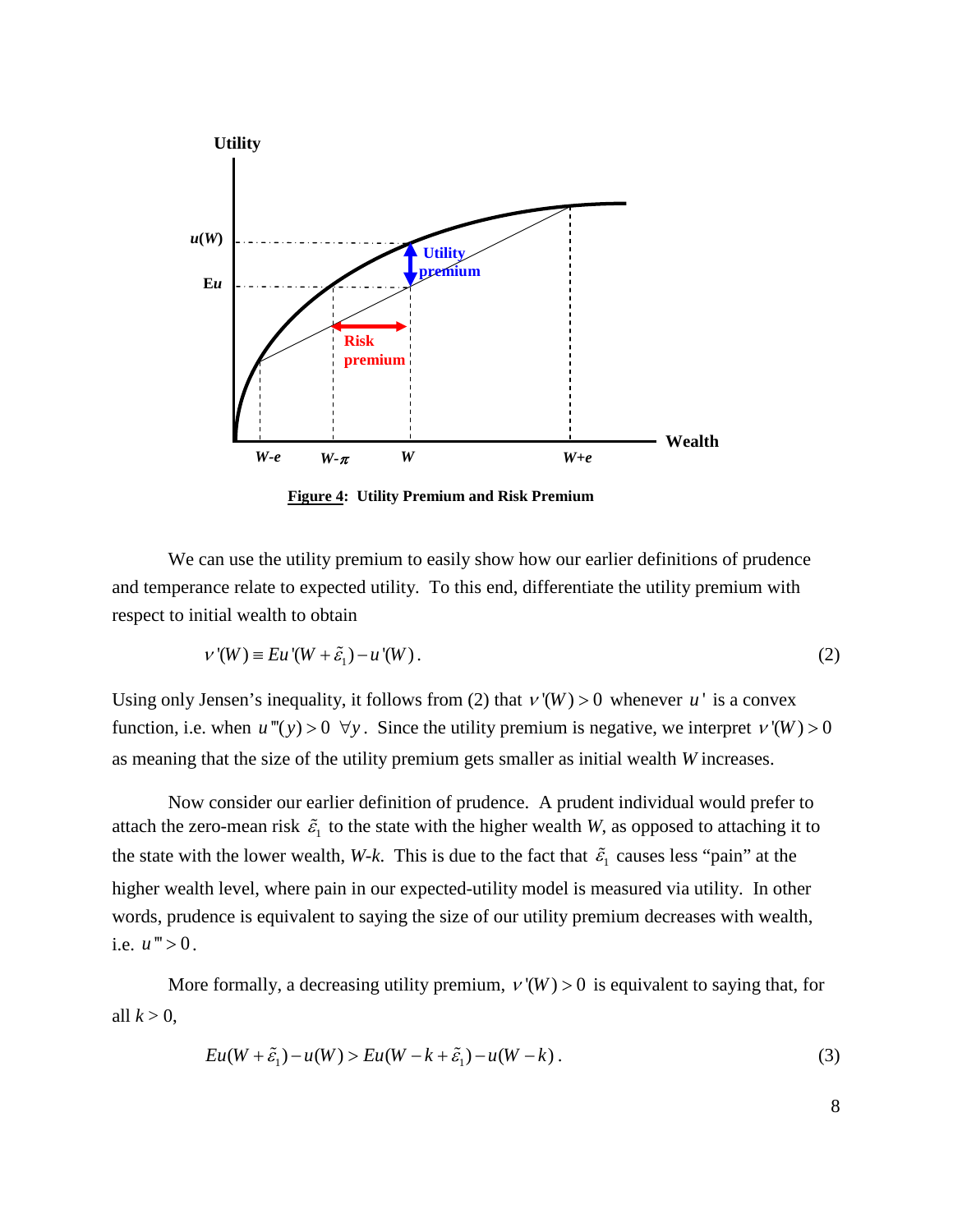Rearranging (3) and multiplying by ½ yields

$$
\frac{1}{2}[Eu(W + \tilde{\varepsilon}_1) + u(W - k)] > \frac{1}{2}[u(W) + Eu(W - k + \tilde{\varepsilon}_1)],
$$
\n(4)

which is the expected-utility representation of the lottery preference depicted in Figure 2.

To show that temperance is equivalent to assuming that  $u^{\prime\prime\prime}$  < 0, we need to first differentiate the utility premium a second time with respect to wealth to obtain

$$
v''(W) \equiv Eu''(W + \tilde{\varepsilon}_1) - u''(W). \tag{5}
$$

It follows from (5), using Jensen's inequality, that  $v''(W) < 0$  whenever  $u''$  is a concave function, i.e. whenever the fourth derivative of utility is negative,  $u^{\prime\prime\prime}$  < 0. If we also have a decreasing utility premium (prudence), this can be interpreted as saying that the rate of decrease in the utility premium lessens as wealth increases.

We will still let  $v(W)$  denote the utility premium for adding the risk  $\tilde{\varepsilon}_1$  to wealth *W*. To understand how this relates to temperance, we need to consider adding a second independent zero-mean risk  $\tilde{\varepsilon}_2$ . Consider the change in the utility premium from this addition of  $\tilde{\varepsilon}_2$ . We are particularly interested in the case where the presence of risk  $\tilde{\varepsilon}_2$  exacerbates the loss of utility from risk  $\tilde{\epsilon}_1$ .<sup>[10](#page-9-0)</sup> Since the utility premium is negative this condition is equivalent to

$$
Ev(W + \tilde{\varepsilon}_2) - v(W) < 0,\tag{6}
$$

which itself holds for all *W* and for all zero-mean  $\tilde{\varepsilon}_2$  if and only if  $\nu$  is a concave function. From (5), we see that the inequality in (6) holds whenever  $u'''<0$ . We can now use the definition of the utility premium in (2) to expand the left-hand side of the inequality (6). Rearranging the result and multiplying by  $\frac{1}{2}$  shows that the inequality in (6) is equivalent to

$$
\frac{1}{2}[Eu(W + \tilde{\varepsilon}_1) + u(W + \tilde{\varepsilon}_2)] > \frac{1}{2}[u(W) + Eu(W + \tilde{\varepsilon}_1 + \tilde{\varepsilon}_2)].
$$
\n(7)

Of course, the inequality in (7) is simply the expected-utility representation of the lottery preference depicted in Figure 3.

<span id="page-9-0"></span> $10$  Kimball (1993) refers to the two risks in this case as "mutually aggravating." Pratt and Zeckhauser (1987) came very close to making this same observation. Their basic difference was considering independent risks  $\varepsilon_i$  that were disliked by a particular individual, rather than zero-mean risks, which are disliked by every risk averter. Menezes and Wang (2005) offer an example that is also quite similar and refer to this case as "aversion to outer risk."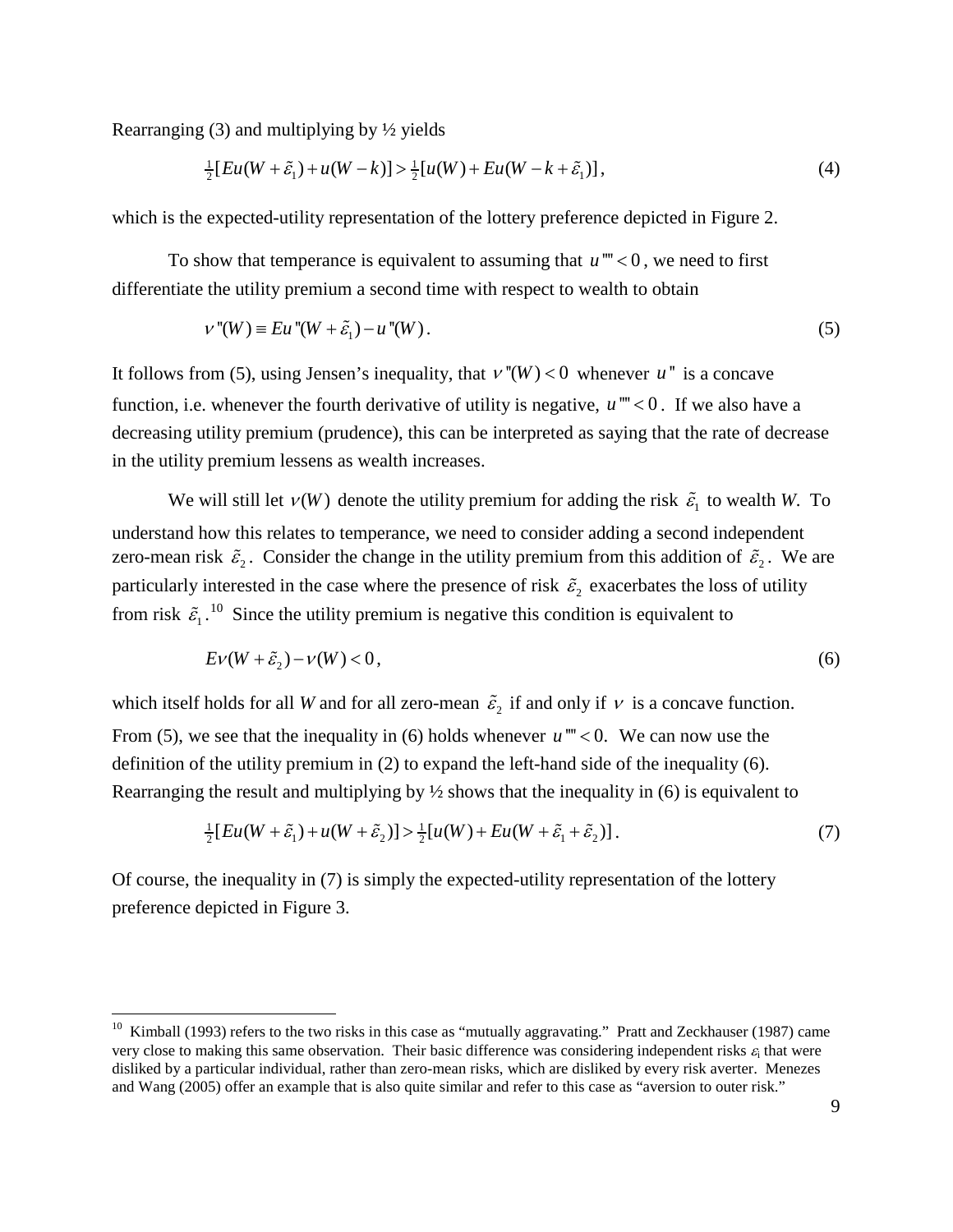#### **4. PAIRING GOOD OUTCOMES WITH BAD ONES**

Another approach to viewing higher-order risk attitudes extends the concept of "mitigating the harms," as was discussed in section 2. To implement this approach, we first need to provide a definition of an Nth-degree increase in risk, as introduced by Ekern (1980). Assume that all random variables only take on values strictly between *a* and *b*. Consider a random wealth variable with cumulative distribution function  $F(x)$ . Define  $F^{(1)}(x) = F(x)$  and then define  $F^{(i)}(x) \equiv \int_a^x F^{(i-1)}(t) dt$  for all  $i \ge 2$ .

**Definition:** The distribution G is an Nth-degree increase in risk over F if  $F^{(N)}(x) \leq G^{(N)}(x)$  for *all*  $a \le x \le b$ , and  $F^{(i)}(b) = G^{(i)}(b)$  for  $i = 2,..., N-1$ .<sup>[11](#page-10-0)</sup>

As an example that might be more familiar to some readers, when  $N = 2$ , a second-degree increase in risk is identical to a "mean-preserving increase in risk" as defined by Rothschild and Stiglitz (1970). As another example, for  $N = 3$ , a third-degree increase in risk is identical to an "increase in downside risk" as defined by Menezes et al. (1980).

From the definition above, it follows that the first *N*-1 moments of *F* and *G* are identical. For *N* = 2, if *G* is a second-degree increase in risk over *F*, *G* must have a higher variance than *F*. However, the reverse implication does not hold: for two distributions with the same mean, a higher variance for *G* does not necessarily imply that *G* is a second-degree increase in risk over *F*.

Before proceeding further we require the following result, which is due to Ekern (1980).

**Theorem** (Ekern): *The following two statements are equivalent:*

- (*i*) *G is an increase in Nth-degree risk over F.*
- $(ii)$   $\int_{0}^{b} u(t) dF \ge \int_{0}^{b} u(t)$  $\int_{a}^{b} u(t) dF \ge \int_{a}^{b} u(t) dG$  for all functions u such that  $sgn[u^{(N)}(t)] = (-1)^{N+1}$ . <sup>[12](#page-10-1)</sup>

As a matter of notation, if the random variables  $\tilde{X}$  and  $\tilde{Y}$  have distribution functions *F* and *G* respectively, where *G* is an increase in Nth-degree risk over *F*, we will write  $\tilde{X} \succ_{N} \tilde{Y}$ .

<span id="page-10-0"></span><sup>&</sup>lt;sup>11</sup> Replacing the second condition in the definition with  $F^{(i)}(b) \leq G^{(i)}(b)$  yields a definition of Nth-order stochastic dominance. The results in this section easily extend to stochastic dominance, as shown by Eeckhoudt, Schlesinger and Tsetlin (2009).

<span id="page-10-1"></span><sup>&</sup>lt;sup>12</sup> We use the notation  $u^{(N)}(t) \equiv d^{N}u(t)/dt^{N}$  to denote the Nth derivative of *u*.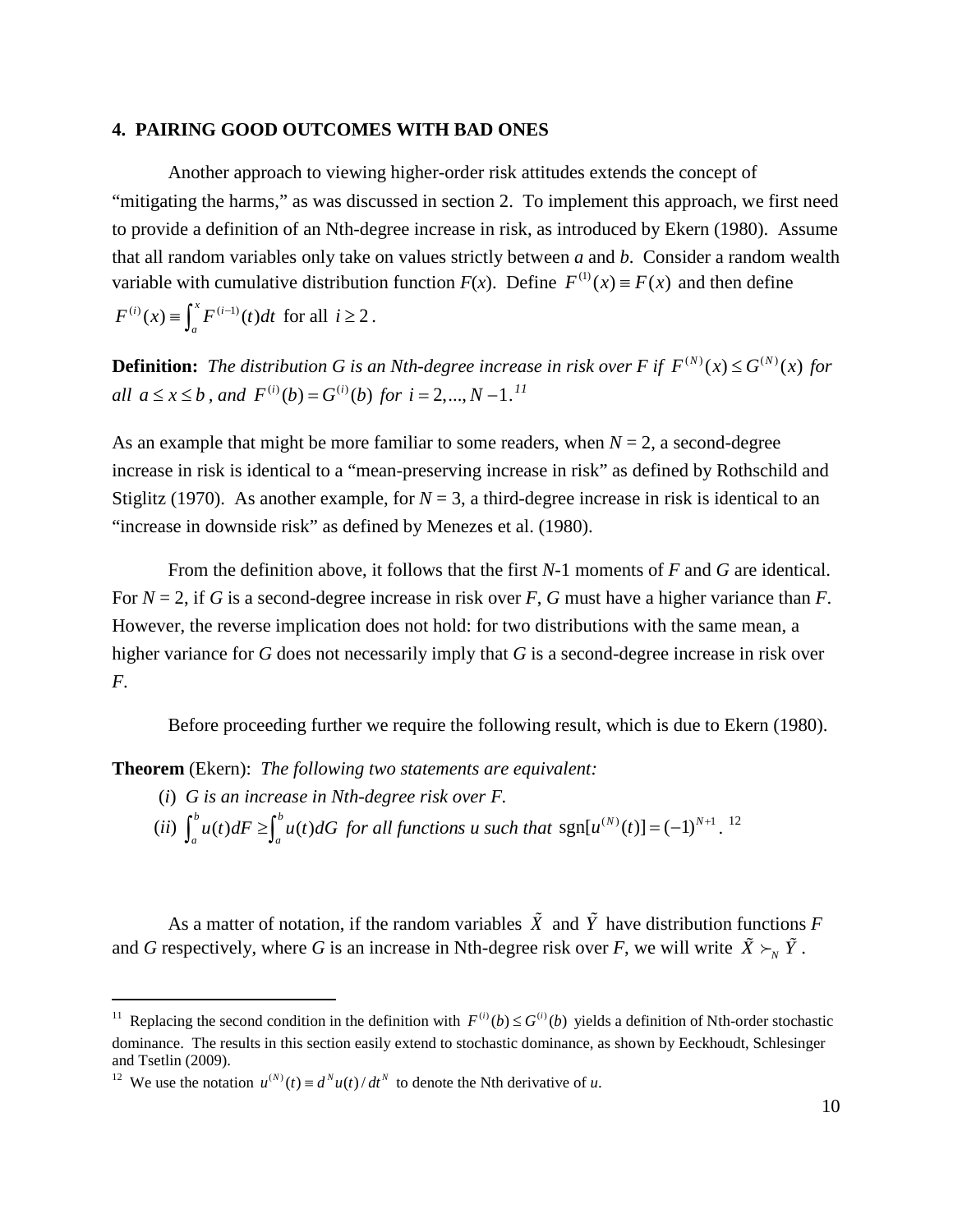Now consider four random variables, each of which might possibly be a degenerate random variable (i.e. a constant):  $\tilde{X}_1, \tilde{Y}_1, \tilde{X}_2, \tilde{Y}_2$ . We assume that  $\tilde{X}_1 \succ_N \tilde{Y}_1$  and  $\tilde{X}_2 \succ_M \tilde{Y}_2$  for some *N* and *M*. From Ekern's Theorem, we see that  $\tilde{X}_1$  is preferred to  $\tilde{Y}_1$  for any individual with  $sgn[u^{(N)}(t)] = (-1)^{N+1}$ . In a certain sense, we can thus think of  $\tilde{X}_1$  as being "good" relative to  $\tilde{Y}_1$ , which is relatively "bad." In a similar manner,  $\tilde{X}_2$  is preferred to  $\tilde{Y}_2$  for any individual with  $sgn[u^{(M)}(t)] = (-1)^{M+1}$ , so that  $\tilde{X}_2$  is "good" relative to  $\tilde{Y}_2$  for this person.

Now consider a choice between two lotteries. The first lottery, lottery *B*, is a 50-50 chance of receiving either  $\tilde{X}_1 + \tilde{Y}_2$  or  $\tilde{Y}_1 + \tilde{X}_2$ . The second lottery, lottery *A*, is a 50-50 chance of receiving either  $\tilde{X}_1 + \tilde{X}_2$  or receiving  $\tilde{Y}_1 + \tilde{Y}_2$ . In other words, lottery *B* always yields one "good" outcome added to one "bad" outcome. Lottery *A*, on the other hand, yields either the sum of both "good" outcomes or the sum of both "bad" outcomes. The following result, which is due to Eeckhoudt, Schlesinger and Tsetlin (2009) formalizes a certain type of preference for combining "good" with "bad." <sup>[13](#page-11-0)</sup>

**Proposition 1**: *Given*  $\tilde{X}_1, \tilde{Y}_1, \tilde{X}_2, \tilde{Y}_2$  *with the lotteries A and B as described above, lottery A has more*  $(N+M)$ *th degree risk than lottery B. In other words,*  $B \succ_{N+M} A$ *.* 

From Ekern's Theorem, Proposition 1 implies that anyone with utility satisfying  $sgn[u^{(N+M)}(t)] = (-1)^{N+M+1}$  will prefer lottery *B* to lottery *A*. To see how this proposition generalizes the results of section 3, consider the following examples. In each of the examples below, we assume that  $\tilde{\varepsilon}_1$  and  $\tilde{\varepsilon}_2$  are statistically independent zero-mean risks.

Example 1. (Risk aversion) Let  $\tilde{X}_1 = W$ ,  $\tilde{Y}_1 = W - k_1$ ,  $\tilde{X}_2 = 0$ ,  $\tilde{Y}_2 = -k_2$ . Lotteries *A* and *B* are thus identical to the lotteries  $A_2$  and  $B_2$  in Figure 1. It is easy to see from the definition that  $\tilde{X}_1 \succ_1 \tilde{Y}_1$  and  $\tilde{X}_2 \succ_1 \tilde{Y}_2$ . Thus, *N=M*=1 in applying Proposition 1. Hence, everyone who is risk averse, with  $u^{(2)}(t) < 0 \ \forall t$ , will prefer lottery *B* to lottery *A*.

<span id="page-11-0"></span><sup>&</sup>lt;sup>13</sup> These authors also provide a proof of this result, which we do not reproduce here.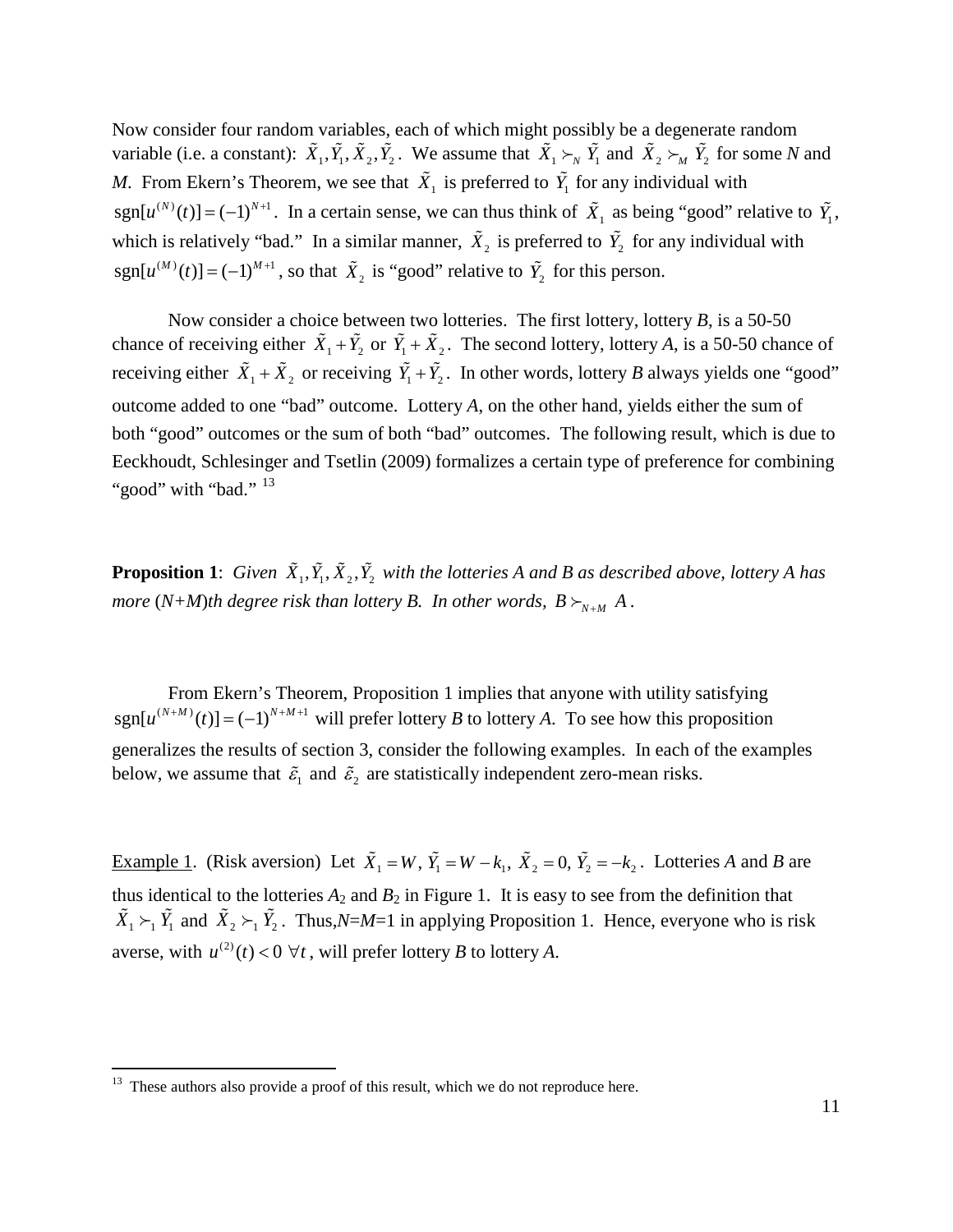<u>Example 2</u>. (Prudence) Let  $\tilde{X}_1 = W$ ,  $\tilde{Y}_1 = W - k$ ,  $\tilde{X}_2 = 0$ ,  $\tilde{Y}_2 = \tilde{\varepsilon}$ . Lotteries *A* and *B* are then identical to the lotteries  $A_3$  and  $B_3$  in Figure 2. It follows from the definition that  $\tilde{X}_1 \succ_1 \tilde{Y}_1$  and  $\tilde{X}_2 \succ_2 \tilde{Y}_2$ . Thus, *N*=1 and *M*=2 in applying Proposition 1. Hence, everyone who is prudent, with  $u^{(3)}(t) > 0 \ \forall t$ , will prefer lottery *B* to lottery *A*.

Example 3. (Temperance) Let  $\tilde{X}_1 = W$ ,  $\tilde{Y}_1 = W + \tilde{\varepsilon}_1$ ,  $\tilde{X}_2 = 0$ ,  $\tilde{Y}_2 = \tilde{\varepsilon}_2$ . Lotteries *A* and *B* are thus identical to the lotteries  $A_4$  and  $B_4$  in Figure 3. In this example, we have  $\tilde{X}_1 \succ_2 \tilde{Y}_1$  and  $\tilde{X}_2 \succ_2 \tilde{Y}_2$ . Thus, *N*=*M*=2 in applying Proposition 1. Hence, everyone who is temperate, with  $u^{(4)}(t) < 0 \ \forall t$ , will prefer lottery *B* to lottery *A*.

In each of these examples, the "bad" outcome is either losing a fixed amount of money or adding a zero-mean risk. We can view the absence of the harm as a relatively "good" outcome and the inclusion of the harm as a relatively "bad" outcome. So our former description of "disaggregating the harms" is now reinterpreted as a preference for "mixing good with bad outcomes." But notice how the current story allows for additional applications of "good" and "bad." Moreover, this approach often allows for alternative interpretations. Take, for example, the case of temperance. Instead of using  $N=M=2$  in applying Proposition 1, we can also let  $N=1$ and *M*=3 as in the following example:

Example 4. (Temperance) Let  $\tilde{X}_1 = W$ ,  $\tilde{Y}_1 = W - k$ ,  $\tilde{X}_2 = \tilde{\theta}_1$ ,  $\tilde{Y}_2 = \tilde{\theta}_2$ . Here we assume that  $E\tilde{\theta}_1 = E\tilde{\theta}_2 = 0$  and that  $Var(\tilde{\theta}_1) = Var(\tilde{\theta}_2)$ , but that  $\tilde{\theta}_2 \succ_3 \tilde{\theta}_1$ , i.e. that  $\tilde{\theta}_2$  has more 3<sup>rd</sup>-degree risk (more "downside risk") than  $\tilde{\theta}_1$ . By the definition above, this implies that  $\tilde{\theta}_2$  must be more skewed to the left than  $\tilde{\theta_1}$ . Proposition 1 implies that a temperate individual would prefer to add  $\tilde{\theta}_2$  in the state with higher wealth, with  $\tilde{\theta}_1$  added to the state with lower wealth, as opposed to reversing the locations of the two  $\tilde{\theta}$  risks. Again we see how this interpretation can be made with regards to apportioning the risks.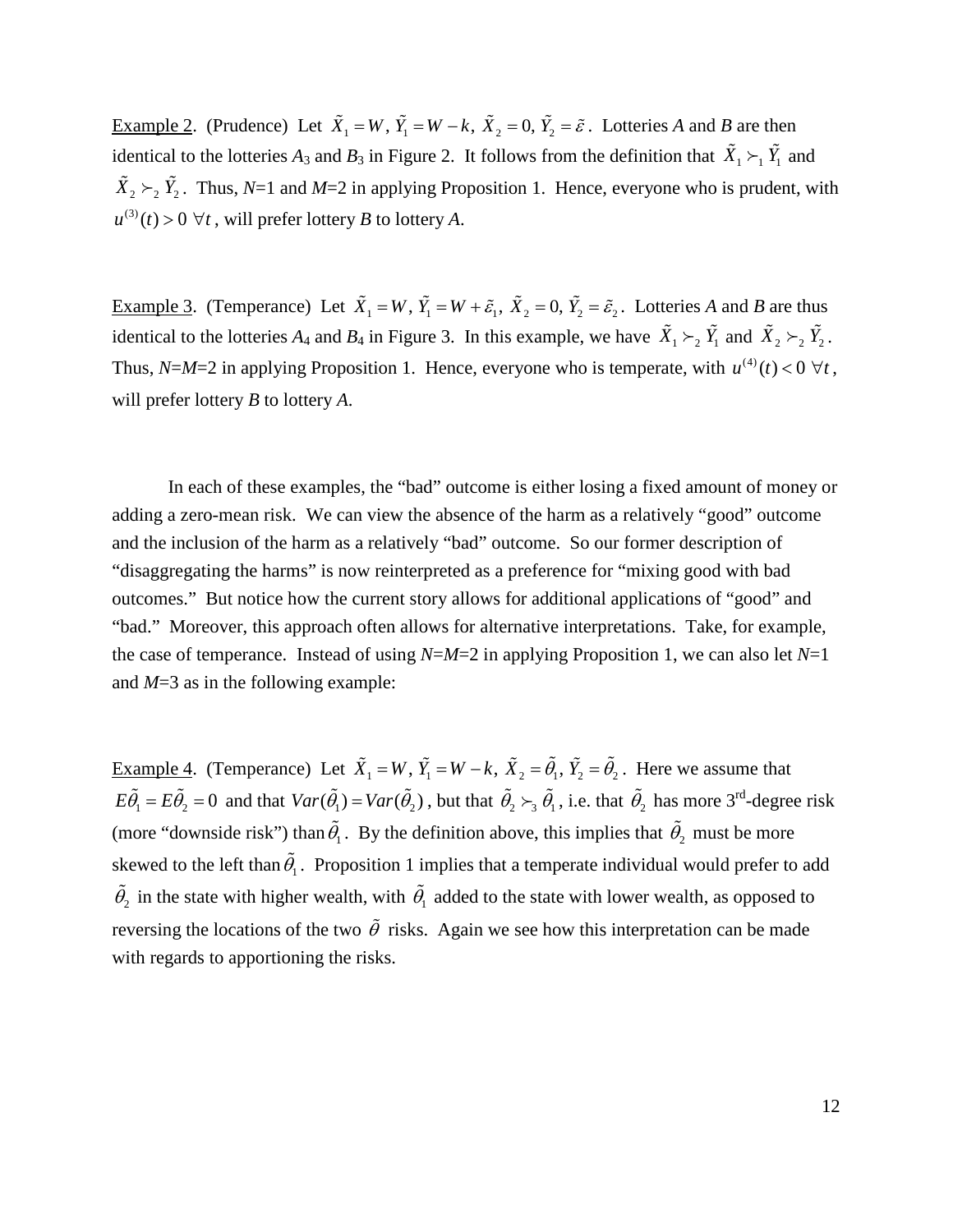## **5. PRECAUTIONARY MOTIVES**

To the best of our knowledge, the first papers dealing with this topic in an expectedutility framework were by Leland (1968) and Sandmo (1970). Both considered the effect of risky future income on current saving. To the extent that future risk increased the level of current saving, this additional saving was referred to as "precautionary saving." The notion of this precautionary motive for saving was introduced by Keynes (1930) and it was embedded into the macroeconomics literature on the permanent income hypothesis by Bewley (1977).

Both Leland and Sandmo discovered that a precautionary-saving motive would be ensured if and only if the consumer's differentiable utility function exhibited prudence,  $u$  "'  $> 0$ . However, since the term "prudence" did not exist prior to Kimball (1990) and since the requirement  $u$  "' > 0 might need some motivation at the time, both Leland and Sandmo were quick to point out that the well-accepted principle of decreasing absolute risk aversion (DARA) was sufficient to obtain their results. Although DARA is actually a stronger property, it had an intuitive economic rationale, and thus was probably easier to justify.

However, as we now see from equation (2), the size of the utility premium for adding a zero-mean risk to some initial wealth level will always be decreasing in the wealth level if and only if  $u'$  is a convex function, i.e. if and only if  $u''>0$  when utility is differentiable. Before examining the rationale for a precautionary motive, let us first be careful to note the distinction between prudence and DARA. For example, if utility exhibits the well know property of constant absolute risk aversion (CARA), we will still have prudence,  $u$ " $> 0$ . Indeed, under CARA, the size of the utility premium, as defined in (1), is decreasing wealth. Thus, the level of pain from a zero-mean risk will decrease as the individual becomes wealthier. At first thought, this might seem counter to the basic property under CARA that the individual's willingness to pay to completely eliminate the risk is independent of her wealth level. However, one needs to also consider the fact that our individual is risk averse, which implies that the marginal utility of money is decreasing in wealth. Under CARA, a zero-mean risk will cause less pain as the individual becomes wealthier. However, as the individual becomes wealthier, her willingness to pay to remove each unit of pain will increase (since money is worth less at the margin). Under CARA, these two effects exactly offset and the individual pays the same total amount to remove the risk at every wealth level. See, for example, Eeckhoudt and Schlesinger (2009).

As another example, consider the often used quadratic form of the utility function  $u(w) = w - bw^2$ , where  $b > 0$  and we restrict  $w < (2b)^{-1}$ . Since  $u'''(w) = 0$  for all w, it follows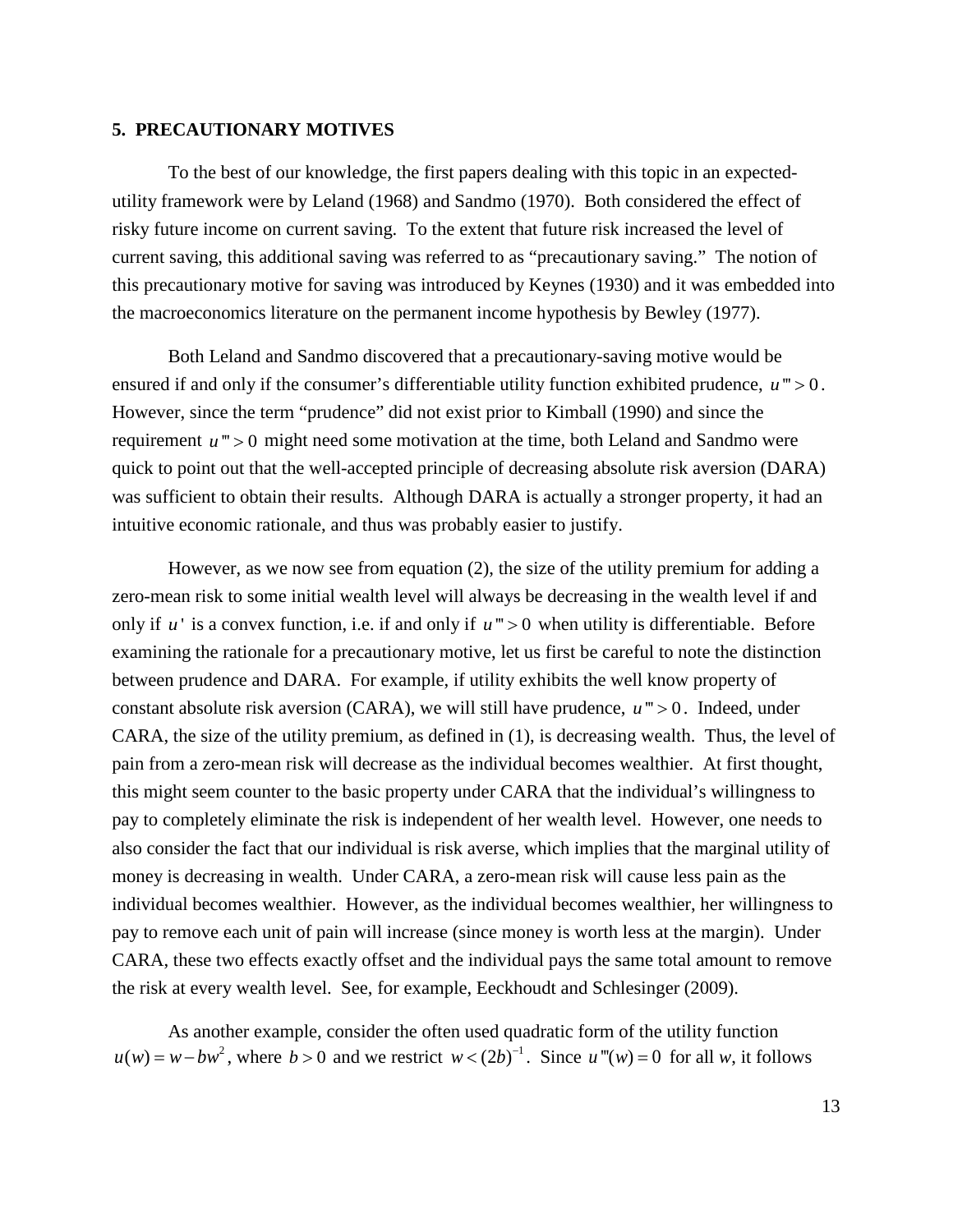from (2) that the level of pain from adding a zero-mean risk will be constant at all levels of initial wealth. However, since we still have decreasing marginal utility, the willingness to pay to eliminate each unit of pain will increase as the individual becomes wealthier. This leads to the undesirable property of increasing absolute risk aversion for this utility function, as is well known.

Now let us consider a different interpretation for the risk apportionment story. Rather than consider the 50-50 lotteries, such as those in Figure 2, let us consider sequentially receiving each of the two lottery outcomes, one in each period. Denote these two outcomes as  $\tilde{x}_1$  and  $\tilde{x}_2$ , with the understanding that the outcomes might or might not both be random. We previously considered the expected utility of a lottery, which was defined as  $\frac{1}{2} E u(\tilde{x}_1) + \frac{1}{2} E u(\tilde{x}_2)$ . But if we simply add the utility from the two outcomes,  $Eu(\tilde{x}_1) + Eu(\tilde{x}_2)$ , we can reinterpret the model as a two-period (undiscounted) lifetime utility.

Thus, from Figure 2, we see that a preference for  $B_3$  over  $A_3$  implies that the individual prefers to have more wealth in the time period with the zero-mean risk, whenever the individual is prudent. Worded differently, the individual can decrease the pain from this zero mean risk by shifting wealth to the period with the risky income. In the precautionary-saving model, this implies shifting more wealth to the second period via an increase in saving.

Eeckhoudt and Schlesinger (2008) extend this reasoning to cases where the risk in the second period changes. Since increasing wealth in the second period via additional saving is itself a first-order change, we can apply the results of section 4 to consider *N*th-degree changes in the riskiness of second period income. If the second-period income is risky, but riskiness increases via a second-degree increase in risk, the individual can mitigate some of this extra pain by increasing saving if the individual is prudent. The application of Proposition 1 is identical to that used in Example 2 of the previous section, with *N*=1 and *M*=2..

However, the link between prudence and precautionary change is broken if we consider other types of changes in the riskiness of future income. Suppose, for example, that future risky income undergoes a first-degree deterioration. This would be the case, for instance, when there is an increased risk of being unemployed in period 2. We can then apply Proposition 1 as in Example 1, with *N=M=*1. Any risk-averse individual would increase her saving in response to such a change in the riskiness of future income. Thus, prudence is no longer necessary to induce precautionary saving. On the other hand, suppose that the first two moments of risky future income remained unchanged, but that there was a third-degree deterioration in the risk connoting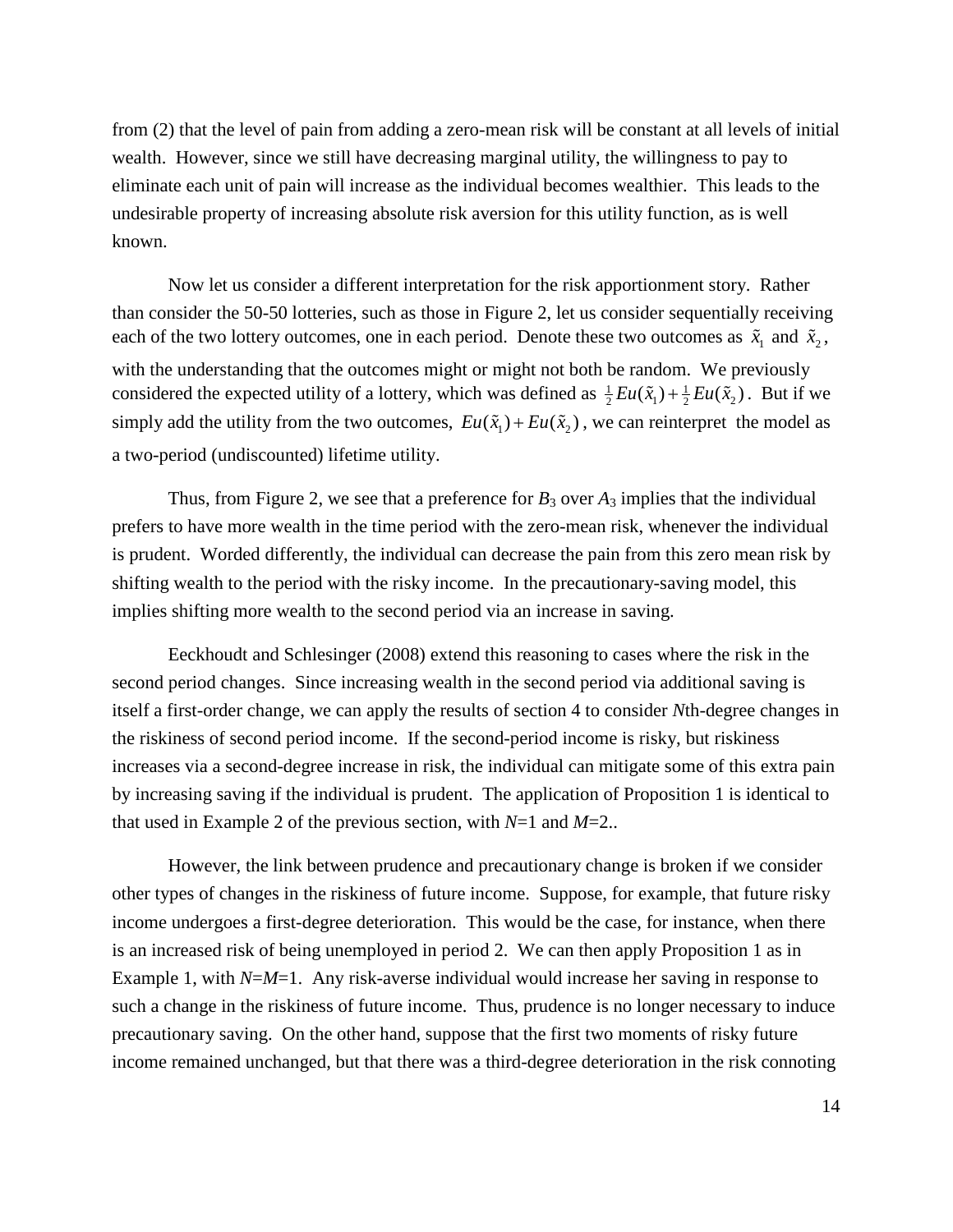more downside risk. In that case, we apply our Proposition 1 with *N*=1 and *M*=3. Thus, prudence is no longer sufficient to induce precautionary saving and we need to assume temperance to guarantee an increase in saving.

Obviously, models employing joint decisions about saving and insurance will find all of the above analysis useful. However, precautionary motives can also be found in decision models that do not include saving. For example, consider a simple model of insurance with two loss states: loss and no-loss, where a loss of size *L* occurs with probability  $p^{14}$  $p^{14}$  $p^{14}$ . The individual's initial wealth is  $W > 0$ . Coinsurance is available that pays a fraction  $\alpha$  of any loss for a premium of  $\alpha(1+\lambda) pL$ , where  $\lambda \ge 0$  denotes the so-called "premium loading factor." It is straightforward to show that the first-order condition for the choice of an optimal level of coinsurance in an expected-utility framework, is

$$
\frac{dE_u}{da} = pL[1-(1+\lambda)p]u'(y_1) - pL[1-(1+\lambda)p + \lambda]u'(y_2) = 0,
$$
\n(8)

where  $y_1 \equiv W - \alpha(1 + \lambda)pL - L + \alpha L$  and  $y_2 \equiv W - \alpha(1 + \lambda)pL$ .<sup>[15](#page-15-1)</sup> Let  $\alpha^*$  denote the optimal level of insurance chosen.

Now suppose that we introduce an additive noise term  $\tilde{\varepsilon}$ , with  $E\tilde{\varepsilon} = 0$ , but that this noise only occurs in the loss state. Examining the derivative in the first-order condition (8), but with the noise term added yields

$$
\frac{dE_u}{da}\big|_{\alpha^*} = pL[1-(1+\lambda)p]Eu'(y_1+\tilde{\varepsilon}) - pL[1-(1+\lambda)p+\lambda]u'(y_2). \tag{9}
$$

If the individual is prudent, we know that  $Eu'(y_1 + \tilde{\varepsilon}) > u'(y_1)$ . Comparing (9) with (8), it follows that  $\frac{dE_u}{d\alpha}|_{\alpha^*} > 0$ , so that more insurance will be purchased when the noise is present.

Note that the extra insurance does nothing to protect against the loss *L*. Rather, the extra insurance lowers the "pain" from the zero-mean noise that exists only in the loss state. Although there is no saving in this model, the individual can increase her wealth in the loss state by increasing the level of insurance purchased. This additional insurance is thus due solely to a precautionary motive, and it is dependent on having such a precautionary motive, which in this case requires prudence.

The reader can easily examine the case where the zero-mean loss occurs only in the noloss state. In that case, if we assume prudence, a precautionary effect induces the individual to

<span id="page-15-1"></span>

<span id="page-15-0"></span><sup>&</sup>lt;sup>14</sup> This example is adapted from Fei and Schlesinger (2008).<br><sup>15</sup> The second-order sufficient condition for a maximum follows trivially if we assume risk aversion.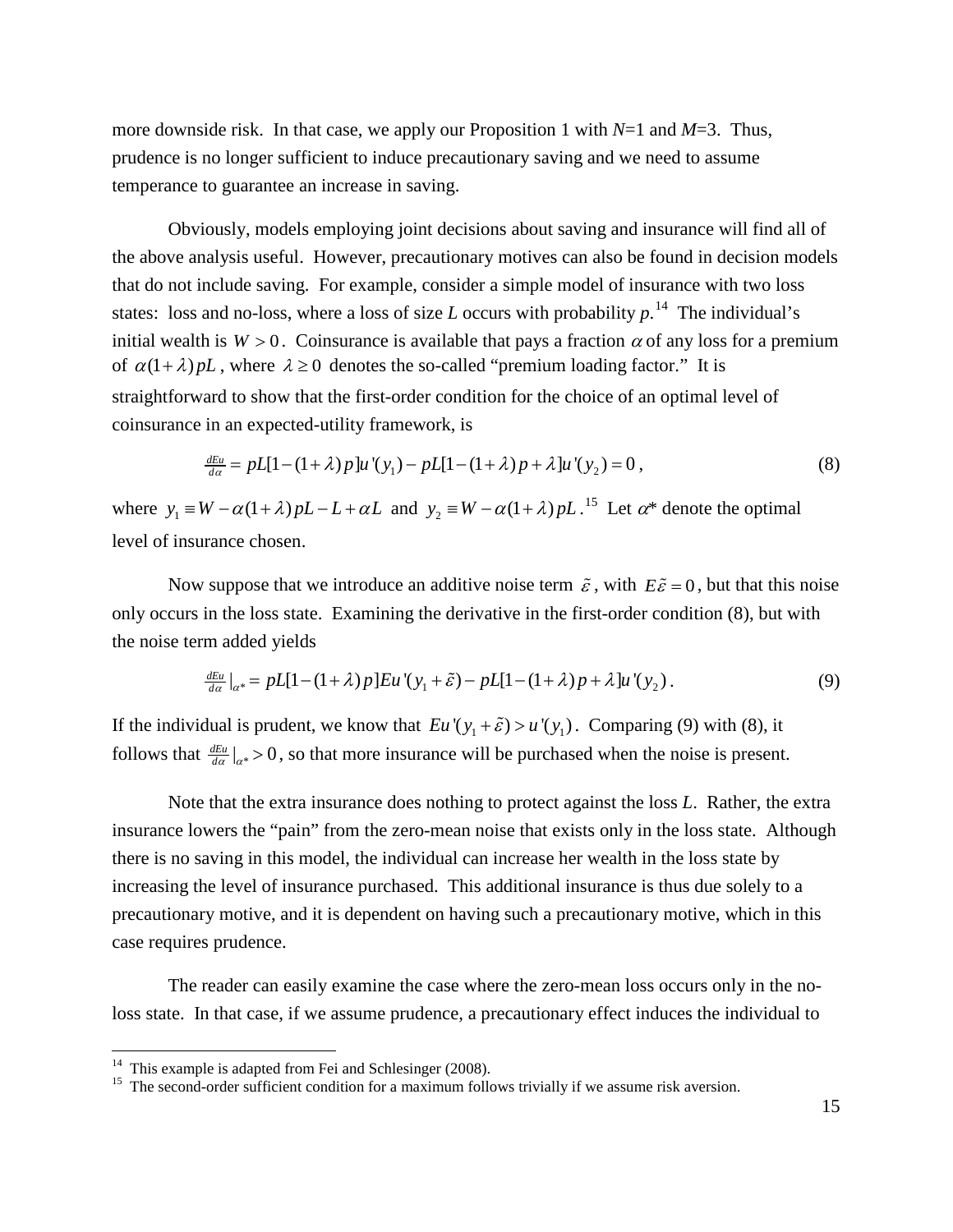increase her wealth in the no-loss state. In our insurance model, this is achieved by reducing the level of insurance, and thus spending less money on the insurance premium.

#### **6. MULTIVARIATE PREFERENCES**

In this section, we examine an extension of the model that has much applicability in insurance models, namely the case where preferences depend on more than just wealth. Quite often, preferences over wealth in the loss state are not the same as in the no-loss state. As a concrete example consider one's health. To this end, let *y* denote the individual's wealth and *h* denote the individual's health status. To make the model viable, we need to assume that *h* is some objective measure, such as the remaining number of years of life. <sup>[16](#page-16-0)</sup> We also assume that an increase in *h* is always beneficial and that the individual is risk-averse in *h*, so that the individual would always prefer to live another 10 years for certain as opposed to having a 50-50 chance of living either 5 years or 15 years.

Suppose that an individual with initial wealth *W* and initial health *H* faces a loss of size  $k > 0$  in wealth and a loss of size  $c > 0$  in health. Consider the following two 50-50 lotteries as shown in Figure 5.



**Figure 5: Lottery preference as correlation aversion**

In lottery  $B_2^H$ , the individual incurs either a reduction in wealth or a reduction in health, each with a 50% chance. In lottery  $A_2^H$ , the individual either has neither reduction, or has a simultaneous reduction in both wealth and health. If we extend the earlier concept of mitigating the two "harms," then the individual would prefer lottery  $B_2^H$  to lottery  $A_2^H$ . The individual

<span id="page-16-0"></span><sup>&</sup>lt;sup>16</sup> For another interesting application see Gollier (2010), who lets *h* denote the quality of the planet's environment.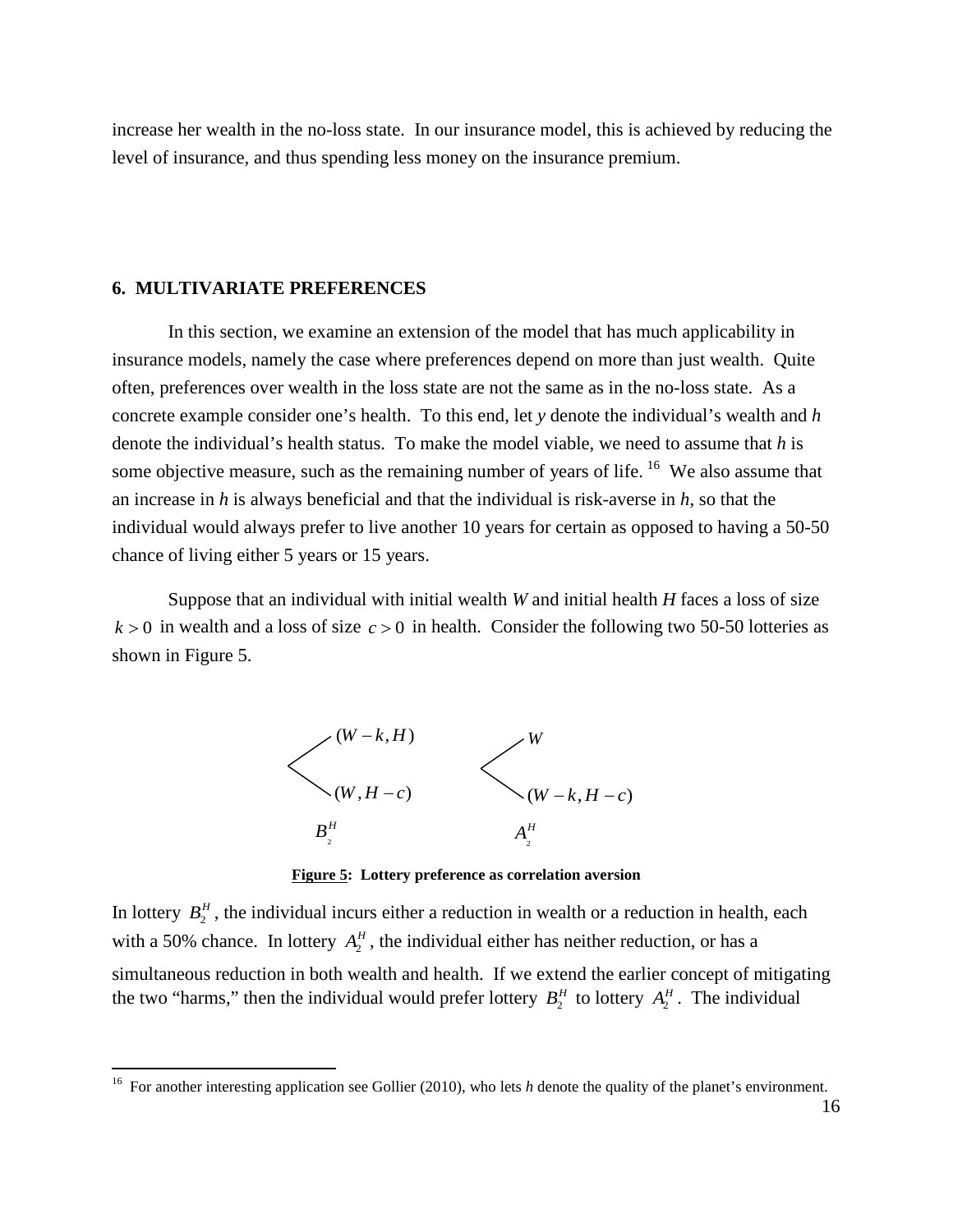prefers to apportion the two "harms" by placing them in separate states of nature. Likewise, we can interpret this lottery preference as preference for combining "good with bad."

Such preference is defined as "correlation aversion" by Epstein and Tanny (1980). To the best of our knowledge, this concept was first introduced to the literature by Richard (1975), who used a different terminology. For preferences represented by a bivariate utility function  $u(y,h)$ , Richard (1975) and Eeckhoudt, Rey and Schlesinger (2007) show that this preference follows if and only if the cross-partial derivative  $u_{12} \equiv (\partial^2 u) / (\partial y \partial h)$  is everywhere negative.

We should note that such preference is not one that is universally assumed in the literature. In fact, the empirical evidence is mixed on the direction of the lottery preference. Indeed, this topic has been debated in the literature, as summarized well by Rey and Rochet (2004). The main thrust of the counterargument is that one cannot enjoy wealth in poor states of health, so that it might be better to pair lower wealth with lower health. In other words, a case can be made that it might be preferable to pair bad with bad and pair good with good, counter to the arguments made above. If this preference always occurs, then the cross-partial derivative  $u_{12} \equiv (\partial^2 u) / (\partial y \partial h)$  is everywhere positive in an expected-utility setting.

The implication of such assumptions can have a big impact in models of insurance choice. For instance, consider our two state insurance example from the previous section, without any noise. Assume further that the financial loss of size *L* occurs only when the individual also receives a reduction in her health status from *H* to *H-c*. This additional assumption requires only that we adapt the first-order condition (8) by changing  $u'(y_1)$  to  $u_1(y_1, H - c)$ , and by changing  $u'(y_2)$  to  $u_1(y_2, H)$ . Without losing generality, we can scale utility so that, if the individual is correlation averse, we have  $u_1(y_1, H - c) > u'(y_1)$  and  $u_1(y_2, H) < u'(y_2)$ . It then follows in a straightforward manner from (8) that the optimal level of insurance would need to be increased, when the financial loss of size *L* is accompanied by a loss in health status of amount *c*. Note that this additional insurance provides a bit more wealth in the loss state, and that wealth in the loss state now provides the additional benefit of reducing the "pain" due to the lower health status.

Although the risk attitude of correlation aversion has existed in the literature since Richard (1975), it has only recently begun to receive much attention. Moreover, the concept has been extended by Eeckhoudt et al. (2007), Tsetlin and Winkler (2009), and others to higher orders of multivariate risk attitudes.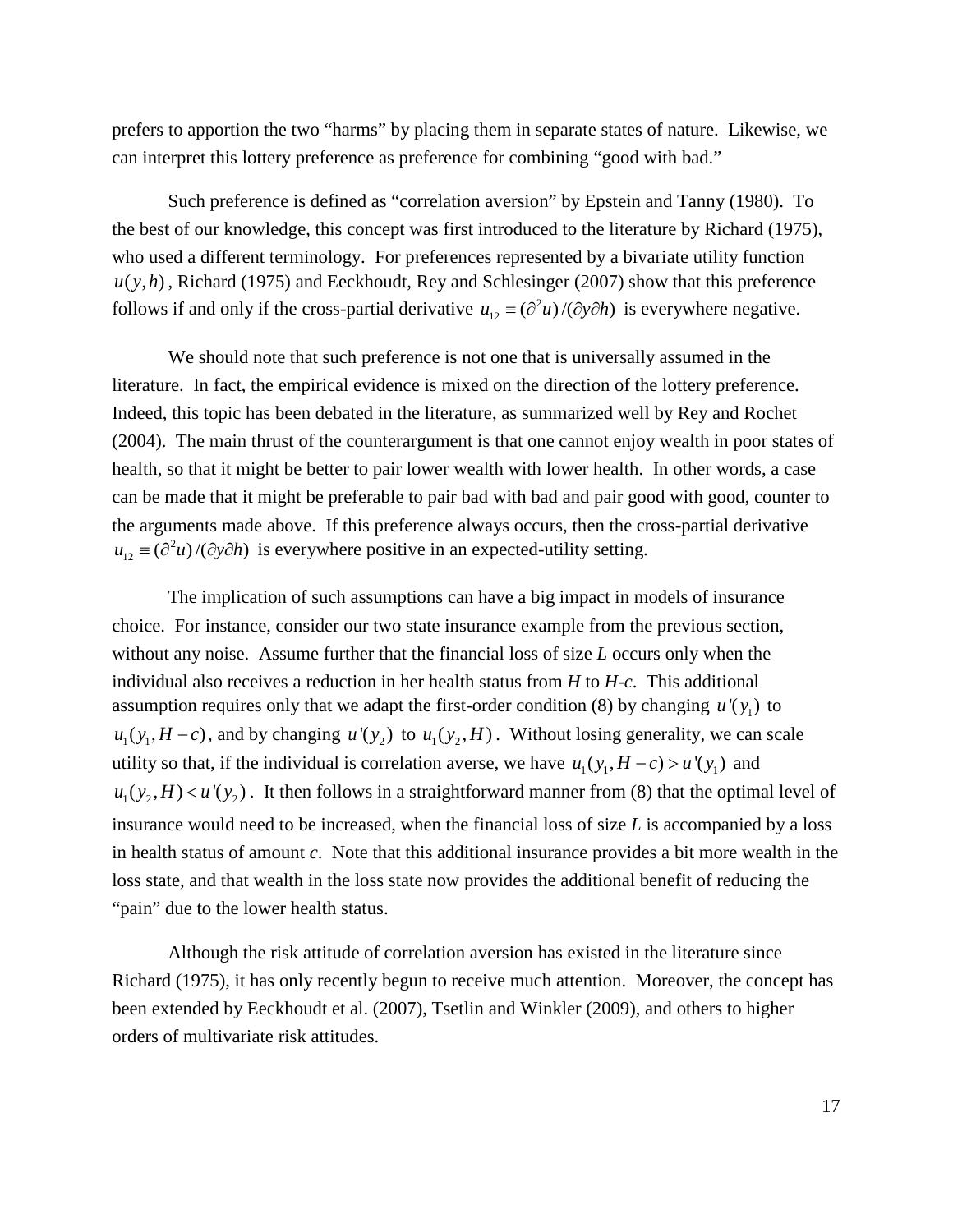

**Figure 6: Lottery preference as multivariate risk apportionment**

As we did in section 4, consider the (possibly degenerate) random wealth variables  $\tilde{X}$ and  $\tilde{Y}$ . We assume that  $\tilde{Y}$  has more Nth-degree risk than  $\tilde{X}$ . Let  $\tilde{r}$  and  $\tilde{s}$  denote two (possibly degenerate) health-status variables, where *s* has more Mth-degree risk than *r*. Hence, we can view  $\tilde{X}$  and  $\tilde{r}$  as each being relatively "good," whereas  $\tilde{Y}$  and  $\tilde{s}$  are relatively "bad." Consider the 50-50 lotteries in Figure 6.

In lottery  $B<sup>H</sup>$ , the individual mixes good with bad. In lottery  $A<sup>H</sup>$  the individual mixes good with good, and mixes bad with bad. A preference for  $B<sup>H</sup>$  over  $A<sup>H</sup>$  thus represents a type of multivariate risk apportionment.<sup>[17](#page-18-0)</sup>

Consider the case where  $N=M=1$ . This case corresponds to correlation aversion. Indeed, as shown by Tsetlin and Winkler (2009), in an expected-utility model, this preference can be guaranteed to hold if and only if  $u_{12}(y,h)$  is everywhere negative. In Figure 6, our earlier definition of correlation aversion is illustrated by setting  $\tilde{X} = \tilde{r} = 0$ ,  $\tilde{Y} = -k$  and  $\tilde{s} = -c$ . Once again, both definitions turn out to be equivalent.

The case where  $N=1$  and  $M=2$  is labeled "cross prudence in wealth" by Eeckhoudt et al. (2007). For an individual displaying such preference, more wealth mitigates the "harm" of a riskier health, where "riskier" means more second-degree risk. The case in which *N*=2 and *M*=1 is labeled "cross prudence in health." This preference implies that a riskier (in the second degree) wealth is better tolerated when the individual is healthier. If *N*=*M*=2, we obtain what Eeckhoudt et al. (2007) label "cross temperance." Their interpretation considers the special case where  $\tilde{X} = \tilde{r} = 0$ , and where  $\tilde{Y}$  and  $\tilde{s}$  are zero-mean risks. Such an individual would prefer a 50-50 lottery with either risky wealth or risky health, as compared to 50-50 lottery with simultaneous risky wealth and risky health versus no risk.

<span id="page-18-0"></span><sup>&</sup>lt;sup>17</sup> This analysis is based on a generalization and extension of the results in Tsetlin and Winkler (2009), who confine themselves to expected-utility models.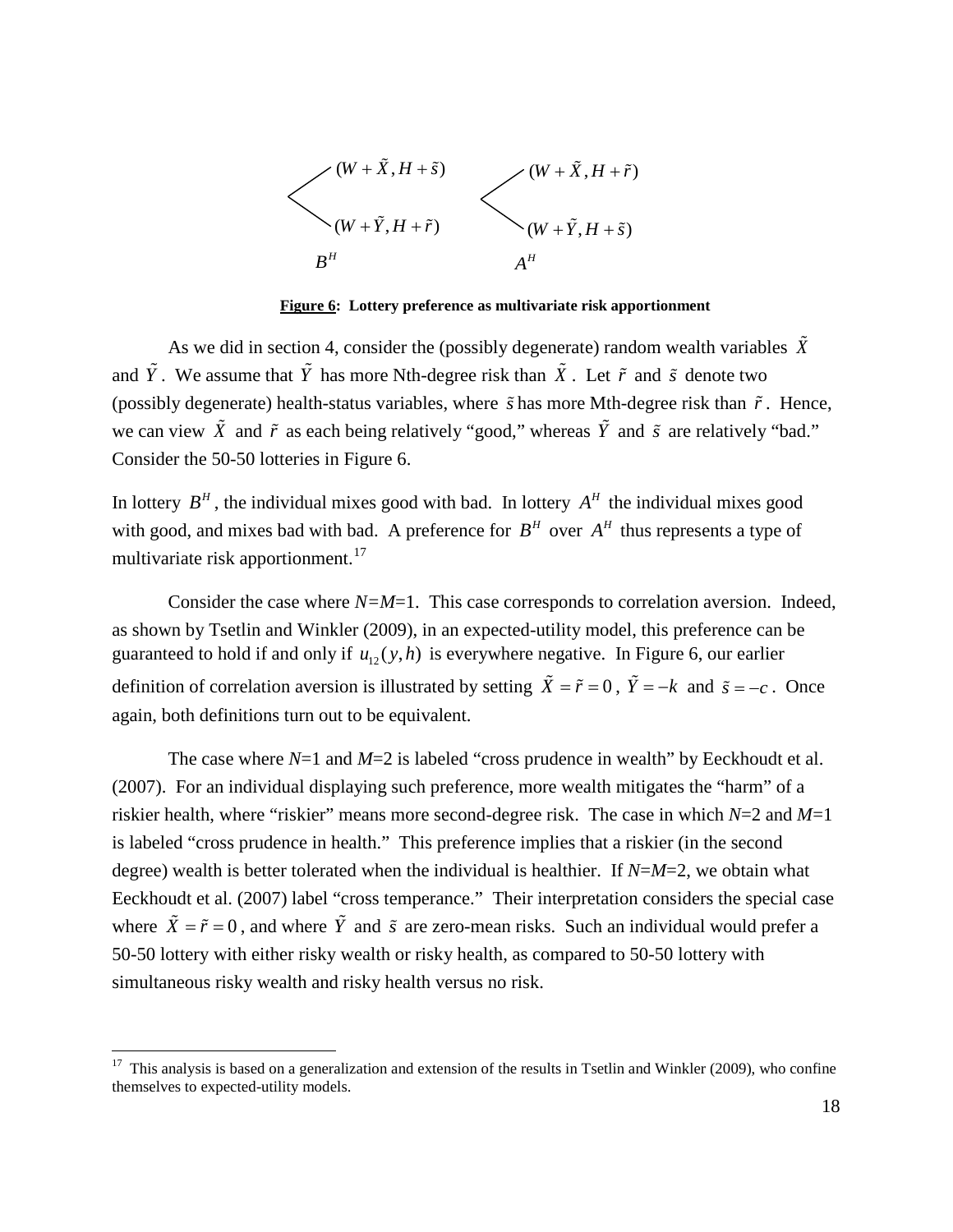In each of the above settings, the lottery  $B<sup>H</sup>$  is necessarily preferred to lottery  $A<sup>H</sup>$  in an expected-utility framework if and only if  $(-1)^{N+M-1} \frac{\partial^{N+M} u(y,h)}{\partial^N y} > 0$ *y h*  $+M-1$  ∂<sup>N+</sup>  $(-1)^{N+M-1} \frac{\partial^{N+m} u(y,h)}{\partial^N y \partial^M h} > 0$ . Several example of how these results can be applied to decision problems can be found in Eeckhoudt et al. (2007). As an insurance example, consider the two-state insurance model of section 5, where a financial loss of size *L* occurs with probability *p*. Here we first assume that only wealth is random and that health status is constant at level *H*. The first-order condition for an optimal choice of coinsurance is thus

$$
\frac{dE_u}{d\alpha} = pL[1 - (1 + \lambda)p]u_1(y_1, H) - pL[1 - (1 + \lambda)p + \lambda]u_1(y_2, H) = 0.
$$
\n(10)

Denote the solution to (10) by the insurance level  $\alpha^*$ .

Now suppose that the mean health status is not affected, but that health-status becomes noisy in the state where there is a financial loss. In particular, health status in this state becomes  $H + \tilde{s}$ , where  $\tilde{s}$  is a zero-mean random health variable. Thus,

$$
\frac{dE_u}{da}|_{\alpha^*} = pL[1 - (1 + \lambda)p]Eu_1(y_1, H + \tilde{s}) - pL[1 - (1 + \lambda)p + \lambda]u_1(y_2, H). \tag{11}
$$

Comparing (11) with (10), it follows that the level of insurance will increase whenever  $Eu_1(y_1, H + \tilde{s}) > u_1(y_1, H)$ . From Jensen's inequality, this will hold whenever the function  $u_1(y,h)$  is convex in *h*; i.e. whenever  $u_{122} > 0$ , which by definition is whenever the individual is cross prudent in wealth. Intuitively, the extra insurance in this case helps to mitigate the "pain" caused by introducing noise into the health status.

#### **7. MULTPLICATIVE RISKS**

In the first five sections of this paper, preferences were univariate over wealth alone. Moreover, the various components of wealth were all additive. In section 6, we considered general multivariate preferences. Let us change the multivariate notation slightly so that the utility function in the multivariate case is written  $\mathcal{U}(y,h)$ . The additive univariate model can be obtained as special case by simply interpreting *h* as a second additive wealth term, and then defining utility equal to  $\mathcal{U}(y,h) = u(y+h)$ . In this set-up, for example, it is easy to see that  $\mathcal{U}_{1/2}(y,h) = \mathcal{U}_{1/2}(y,h) = u'''(y+h)$ . Thus, both multivariate cases of "cross prudence" correspond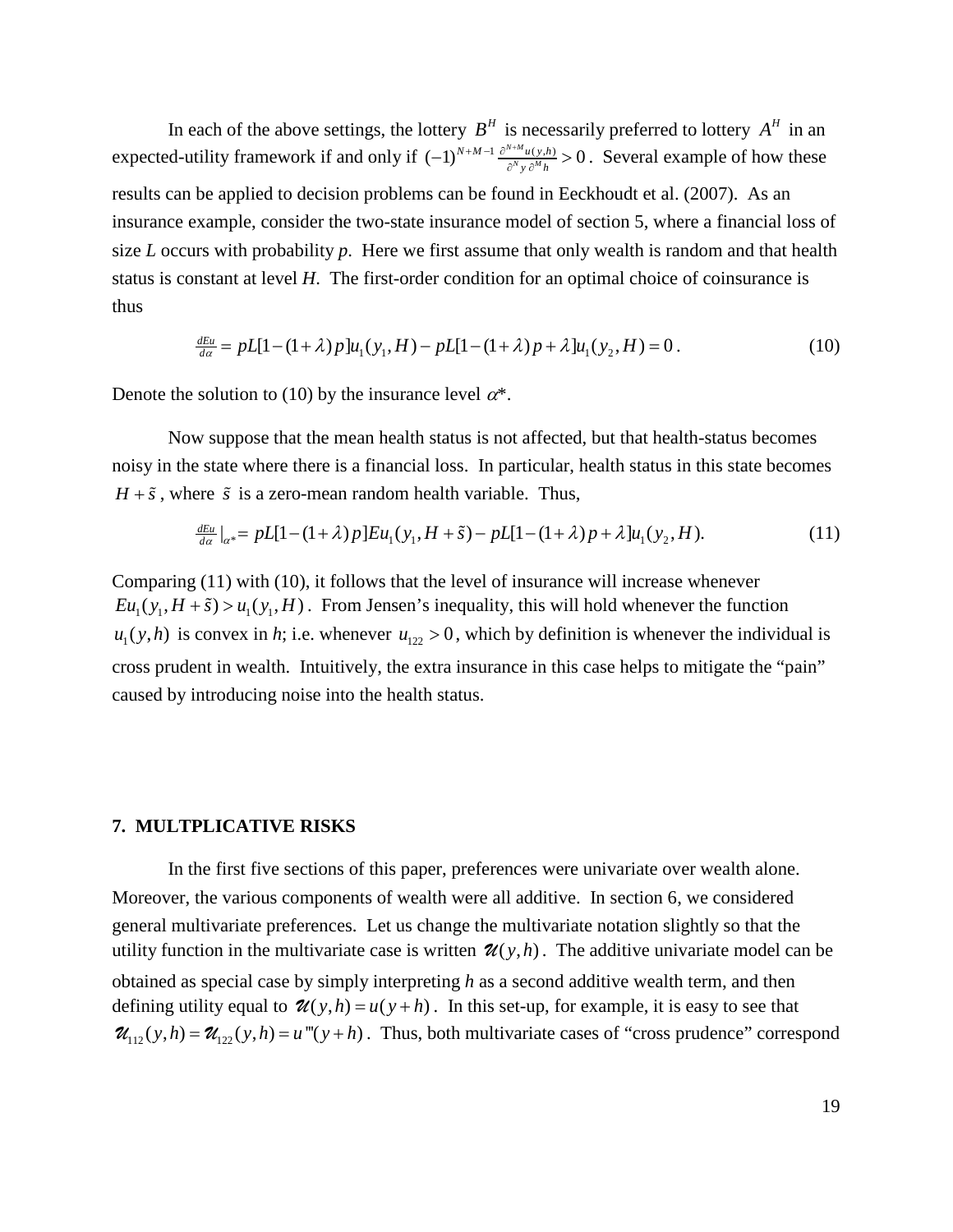to the simple univariate additive case of "prudence," with the simple requirement that  $u$ " > 0. Other higher-order risk attitudes over wealth can be similarly derived in the same manner.

In several applications of decision making, there are two (or more) sources of risk that are multiplicative. For example, stochastic wealth might be multiplied by a stochastic price deflator; or stochastic portfolio returns in a foreign currency might be adjusted via multiplying by a stochastic exchange rate factor. When preferences are univariate over wealth, but the components are multiplicative, we can model this as another special case of multivariate preference.



**Figure 7: Lottery preference as multiplicative risk apportionment**

As we did in section 4, consider the (possibly degenerate) random wealth variables  $\tilde{X}$ and  $\tilde{Y}$ , where  $\tilde{Y}$  has more Nth-degree risk than  $\tilde{X}$ . We also consider  $\tilde{r}$  and  $\tilde{s}$  as two (possibly degenerate) additional variables that are used to rescale overall wealth, where *s* has more Mthdegree risk than  $\tilde{r}$ . Hence, we can view  $\tilde{X}$  and  $\tilde{r}$  as each being relatively "good," whereas  $\tilde{Y}$ and *s* are relatively "bad." Consider the 50-50 lotteries in Figure 7.

In lottery  $B^m$ , the individual mixes good with bad. In lottery  $A^m$  the individual mixes good with good, and mixes bad with bad. A preference for  $B^m$  over  $A^m$  thus represents a type of multiplicative risk apportionment. Let us consider first the case of correlation aversion. Here we have *N*=*M*=1. For example, Eeckhoudt, Etner and Schroyen (2009) consider the special case where  $\tilde{X} = 0$ ,  $\tilde{Y} = -k$ ,  $\tilde{r} = 1$  and  $\tilde{s} = c < 1$ . As illustrated in Figure 7, an individual who exhibits multiplicative correlation aversion prefers lottery  $B^m$  to lottery  $A^m$ . From section 7, this behavior follows if and only if  $\mathcal{U}_1(y, h) = u'(y) + yhu'(y) < 0$ . Straightforward manipulation shows that this last inequality is equivalent to having relative risk aversion be everywhere larger than one, i.e.  $-yhu''(yh)/u'(yh) > 1$ .

Eeckhoudt and Schlesinger (2008) and Eeckhoudt, Etner and Schroyen (2009) show that for *N*=1 and *M*=2, "cross prudence,"  $\mathcal{U}_{12}(y,h) = \mathcal{U}_{12}(y,h) = u'''(y+h)$ , holds for all y and *h* if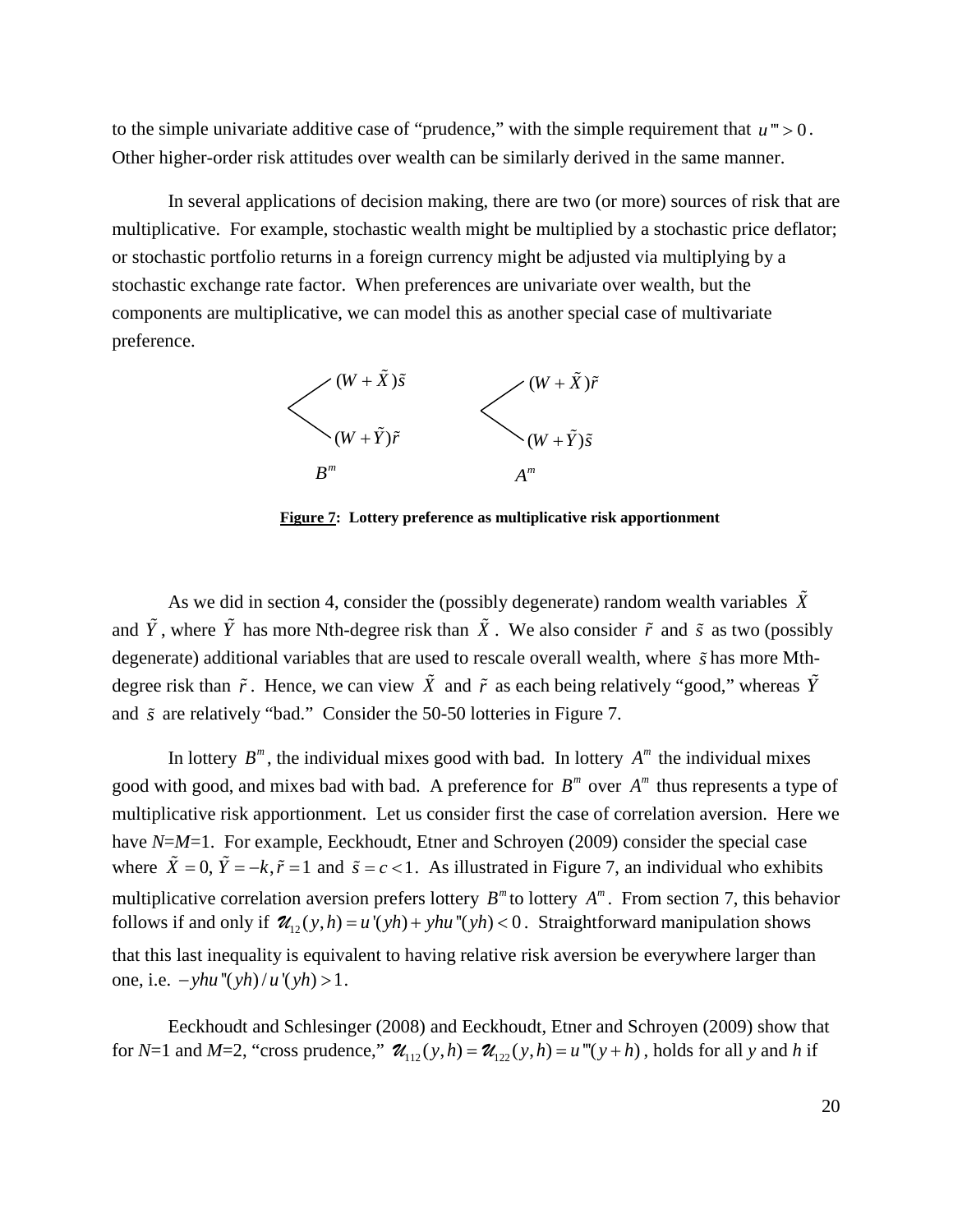and only if relative prudence is greater than 2, i.e.  $-yhu'''(yh)/u''(yh) > 2$ .<sup>[18](#page-21-0)</sup> In this setting, we *can let*  $\tilde{X} = 0$ ,  $\tilde{Y} = -k$  and let  $\tilde{s}$  and  $\tilde{r}$  be random variables with  $\tilde{s}$  exhibiting more seconddegree risk than  $\tilde{r}$ . For example, let both  $\tilde{s}$  and  $\tilde{r}$  have a mean of one, so that  $W - \tilde{X} = W$  and  $W - \tilde{Y} = W - k$  represent expected wealth in the two states of nature. For instance,  $\tilde{r}$  might take values of 0.95 or 1.05 – either adding or losing five percent of total wealth – each with a 50-50 chance; and  $\tilde{s}$  might take on equally likely values of 0.90 or 1.10 – either adding or loosing ten percent of total wealth. Since  $\tilde{r}$  has less second degree risk, multiplying any wealth level by  $\tilde{r}$ , as opposed to  $\tilde{s}$ , is preferred by every risk averter.

From what we learned about precautionary motives in section 5, we know that the "pain" from a (second-degree) riskier wealth in the state with  $\tilde{s}$  can be mitigated by having more wealth in that state. On the other hand, having more wealth this state means that the dollar risk will be higher, since  $\tilde{s}$  is multiplied by a higher dollar amount. In other words, the dollar risk could be reduced by having less wealth in the state with the higher risk *s*. In order to have more wealth in the state with  $\tilde{s}$  be the better of the two alternatives, the precautionary effect must be strong enough to dominate. The result above makes this notion precise, by telling us that this precautionary effect will always dominate if and only if the measure of absolute prudence is everywhere larger than two.<sup>[19](#page-21-1)</sup>

# **8. CONCLUDING REMARKS**

In this paper, we introduce some fundamentals about higher-order risk attitudes. Although much is known about risk aversion (a second-order risk attitude) and a bit is known about prudence (a third-order risk attitude), much less is known about higher orders. The analysis by Eeckhoudt and Schlesinger (2006) marked a break in the direction of research in this area. Whereas most research had focused on specific choice problems and their comparative statics, this new direction focused on preferences between pairs of simple lotteries. This direction is a bit similar to the way in which Rothschild and Stiglitz (1970) characterized risk aversion as an aversion to mean-preserving spreads.

Within an expected-utility framework, our lottery preference typically relates to the sign of various derivatives of the utility function. These lottery preferences also can be described as

<span id="page-21-0"></span><sup>&</sup>lt;sup>18</sup> For a generalization of the multiplicative case to any arbitrary order *n*, see Wang and Li (2010).

<span id="page-21-1"></span><sup>&</sup>lt;sup>19</sup> Note that for commonly used CRRA utility functions, relative prudence always equals the measure of relative risk aversion plus one, so that relative risk aversion exceeding one is equivalent to relative prudence exceeding two.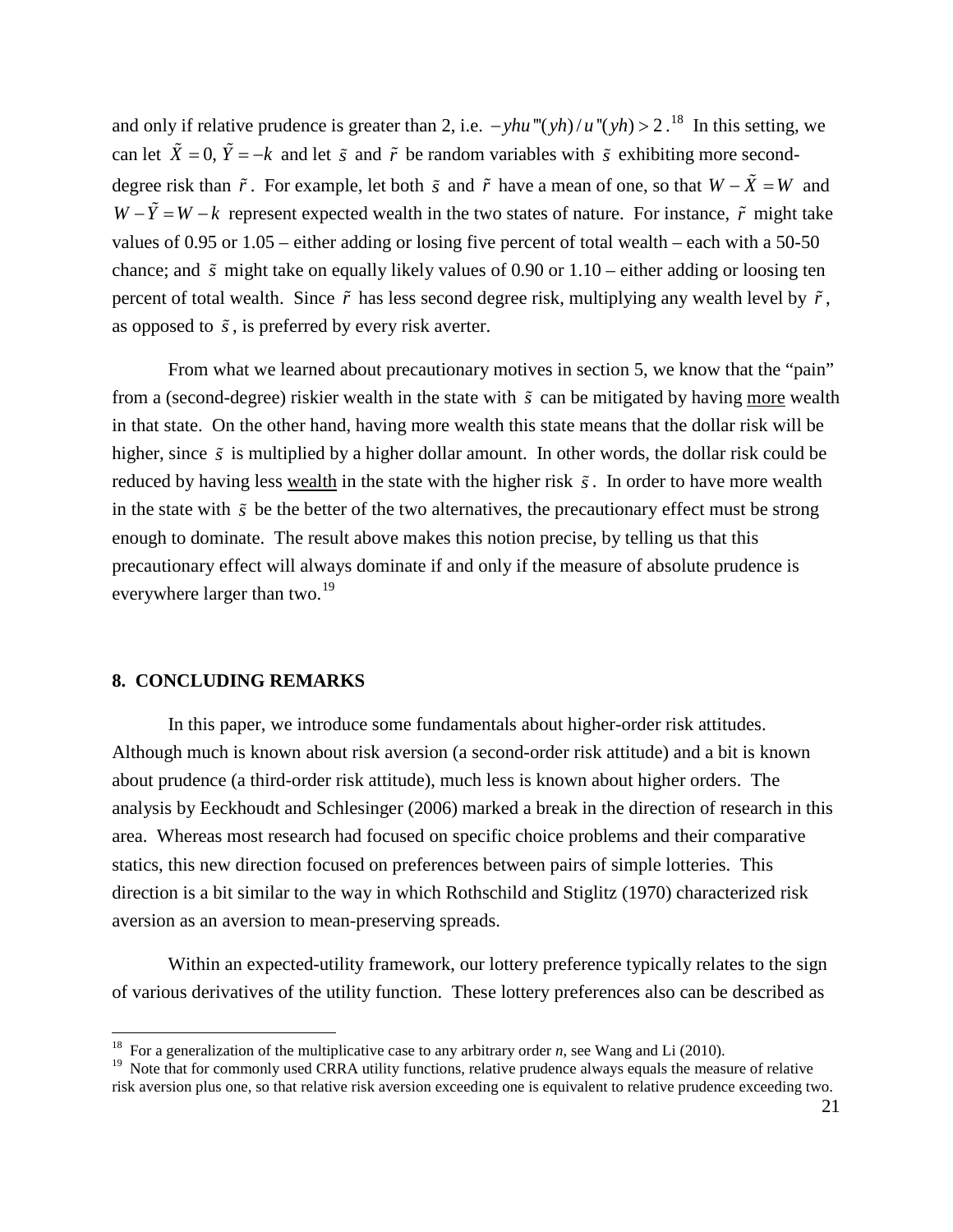preferences for "risk apportionment," which tell us a general rule for how an individual likes to combine various components of risk. For example, risk aversion was seen as a preference for "disaggregating the harms," where the harms were two potential sure losses of wealth. By redefining the "harms" is a particular way, we can obtain all of the higher-order risk attitudes. Equivalently, these attitudes were shown to be a preference for combining "good" with "bad," with good and bad being defined via Nth-degree differences in risk à la Ekern (1980). Not surprisingly, at least to us, extensions to multivariate preferences also depended upon the signs of the derivatives, often the cross-partial derivatives, of the multivariate utility function.

The analysis becomes a bit more complicated if we consider the analysis about multiplicative risks, in section 7. In that section, note that we were not able to equate higherorder risk attitudes based on lottery preference with only signs of the derivatives of the original utility function. In particular, the signs of the cross derivatives of the bivariate utility function depended on more than just the signs of derivatives of the univariate utility function. For example, we showed that  $\mathcal{U}_{12}(y,h) < 0$  requires that relative risk aversion of the utility function *u* exceeds unity. In a similar vein,  $\mathcal{U}_{12}(y,h) = \mathcal{U}_{12}(y,h) > 0$  requires relative prudence exceeding two. Thus, our lottery preference depends not only on the individual's being risk averse or being prudent, but also on the degree of risk aversion or magnitude of prudence.

The value of measuring intensities of risk aversion was introduced by Pratt (1964) and Arrow (1965). The analysis was extended to intensity measures of prudence by Kimball  $(1990).$ <sup>[20](#page-22-0)</sup> Essentially, these measures were used to aid in determining the qualitative changes of decisions made within specific choice problems. For example, when will some small change in the initial conditions lead to the purchase of more insurance?

However, the literature on higher-order risk has shown that other intensity measures can be important for comparative statics in decision problems.<sup>[21](#page-22-1)</sup> How these alternative measures relate to lottery preference is an interesting area of current research, for which we do not yet know very many answers.

Given the analysis presented in this paper, empirical-relevance issues remain. Are individuals prudent? Are they temperate? Obviously, behavioral issues complicate the situation. For example, most all of the experimental evidence shows that risk aversion does not occur universally, although risk aversion is generally accepted as a relevant trait for models of decision

<span id="page-22-0"></span><sup>&</sup>lt;sup>20</sup> Caballé and Pomansky (1996) further extended these measures to arbitrarily high orders.<br><sup>21</sup> A short summary of these existing measures is provided by Eeckhoudt (2012).

<span id="page-22-1"></span>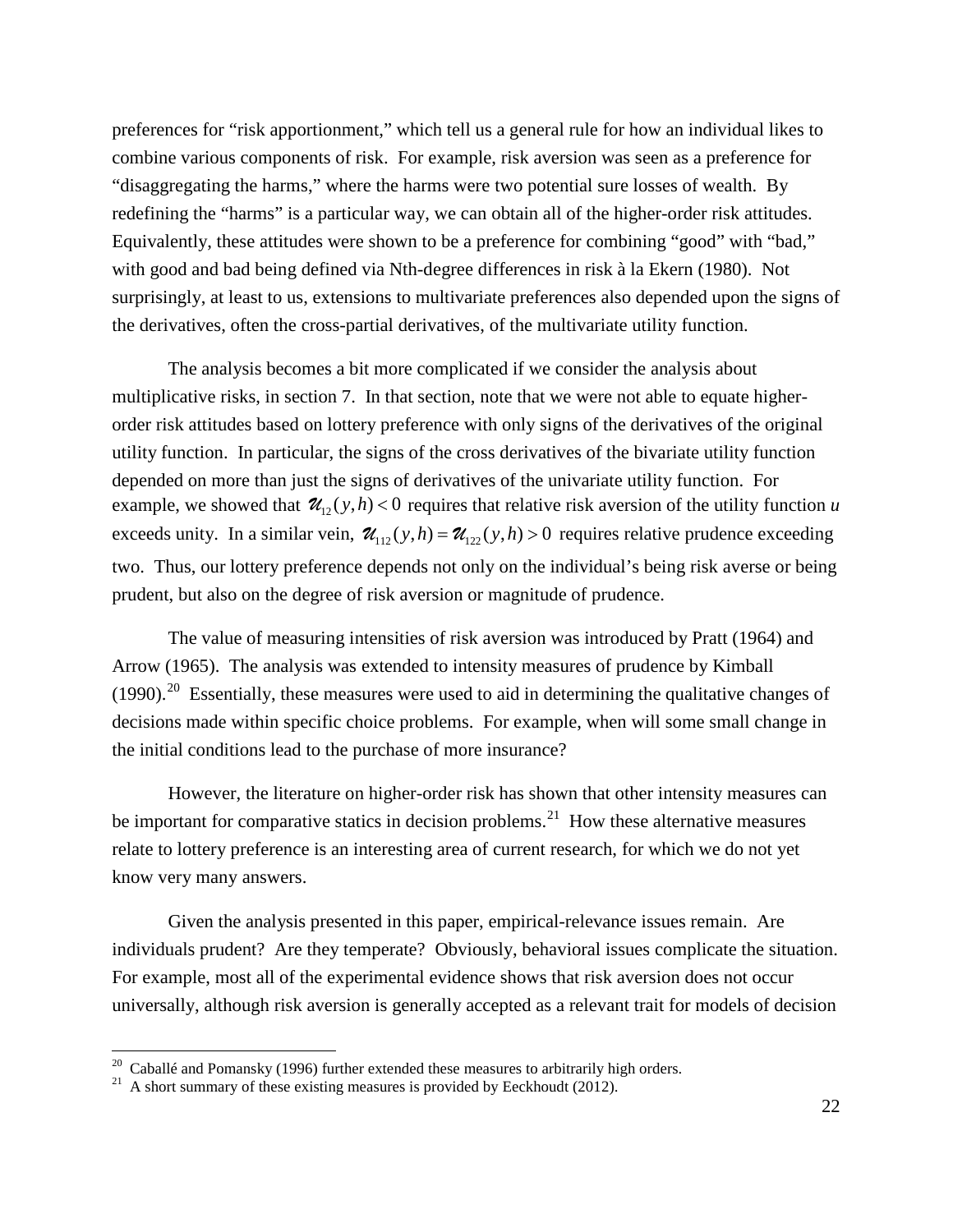making. The extant empirical evidence seems to show that individuals behave in a mostly prudent manner. Likewise, most of the evidence leans towards temperate behavior.<sup>[22](#page-23-0)</sup>

Over the years we have progressively learned much about risk aversion, and that knowledge has permeated models of decision making under risk, such as models of insurance choice. As we continue to learn more and more about higher-order risk attitudes, such knowledge will become more important as it integrates into insurance economics and other areas of risky decision making. We are quite curious ourselves to see where this all takes us over the next decade or two.

<span id="page-23-0"></span><sup>&</sup>lt;sup>22</sup> See Tarazona-Gomez (2004), Deck and Schlesinger (2010), Ebert and Wiesen (2011), Ebert and Wiesen (2012), Maier and Rüger (2011) and Noussair et al (2011).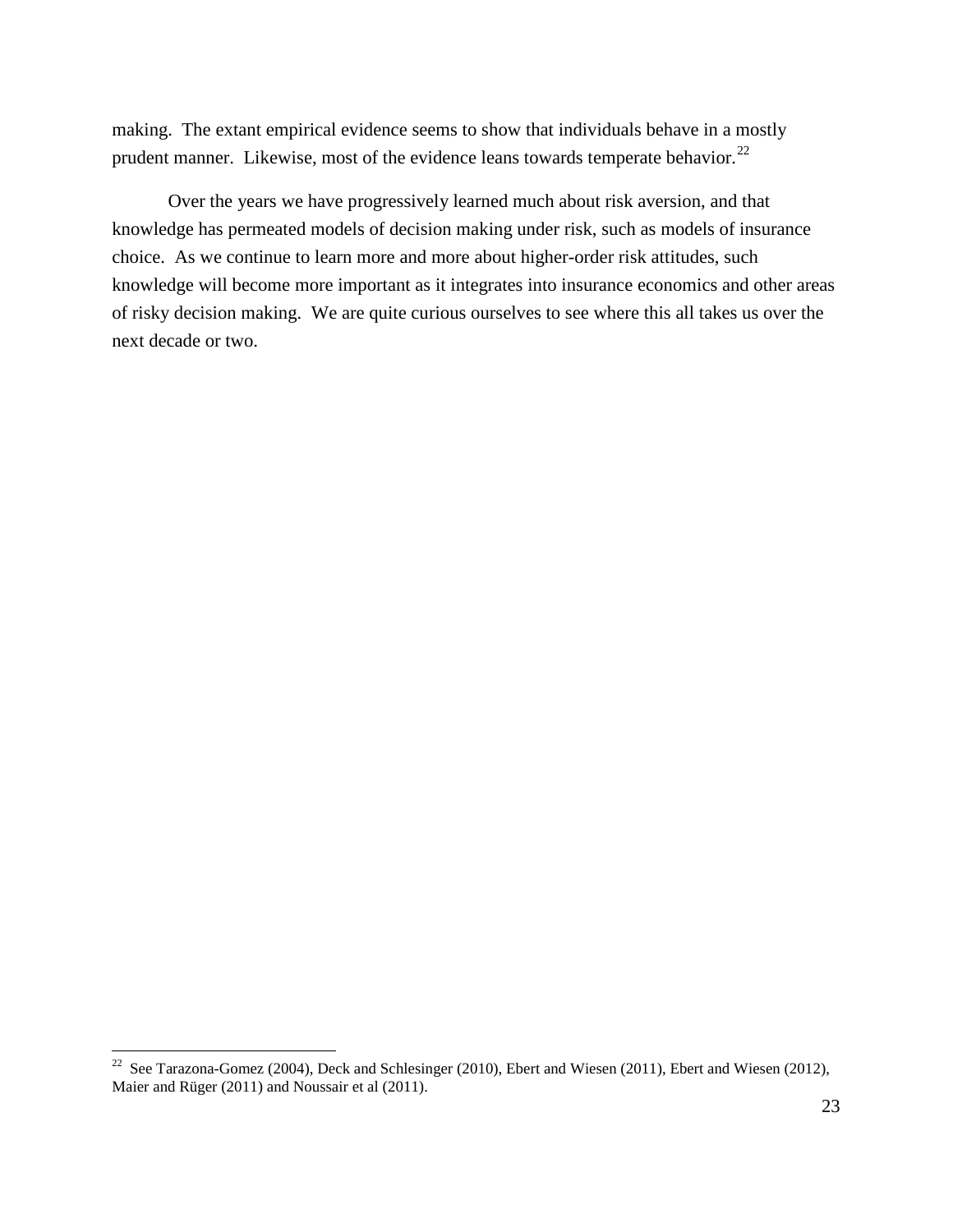## **REFERENCES**

- Arrow, K., 1965. "Aspects of the Theory of Risk Bearing." Yrjo Jahnssen Foundation, Helsinki.
- Bernoulli, D., 1738. "Specimen Theoriae Novae de Mensura Sortis." *Commentarii Academiae Scientiarum Imperialis Petropolitanae*. (Translated to English by L. Sommer, 1954, as "Exposition of a New Theory on the Measurement of Risk." *Econometrica* 22, 23-36).
- Bewley, T., 1977. " The Permanent Income Hypothesis: A Theoretical Formulation." *Journal of Economic Theory* 16, 252-292.
- Caballé, J. and A. Pomansky, 1996. "Mixed Risk Aversion." *Journal of Economic Theory* 71, 485-513.
- Chiu, W.H., 2005. **"**Skewness Preference, Risk Aversion, and the Precedence Relations on Stochastic Changes." *Management Science* 51, 1816-828.
- Deck, C. and H. Schlesinger, 2010. "Exploring Higher-Order Risk Effects." *Review of Economic Studies* 77, 1403-1420.
- Ebert, S., and D. Wiesen 2011. "Testing for Prudence and Skewness Seeking." *Management Science* 57, 1334-1349.
- Ebert, S., and D. Wiesen 2012. "Joint Measurement of Risk Aversion, Prudence andTemperance: A Case for Prospect Theory." University of Bonn Working Paper.
- Eeckhoudt, L., 2012. "Beyond Risk Aversion: Why, How and What's Next?" *Geneva Risk and Insurance Review*, forthcoming.
- Eeckhoudt, L., J. Etner and F. Schroyen, 2009. "The Values of Relative Risk Aversion and Prudence: A Context-Free Interpretation." *Mathematical Social Sciences* 58, 1-7.
- Eeckhoudt, L., C. Gollier and H. Schlesinger, 1995. "The Risk Averse (and Prudent) Newsboy." *Management Science* 41, 786-94.
- Eeckhoudt, L., C. Gollier and H. Schlesinger, 1996. "Changes in Background Risk and Risk-Taking Behavior." *Econometrica* 64, 683-90.
- Eeckhoudt, L., C. Gollier and T. Schneider, 1995. "Risk-Aversion, Prudence and Temperance: A Unified Approach." *Economics Letters* 48, 331–336.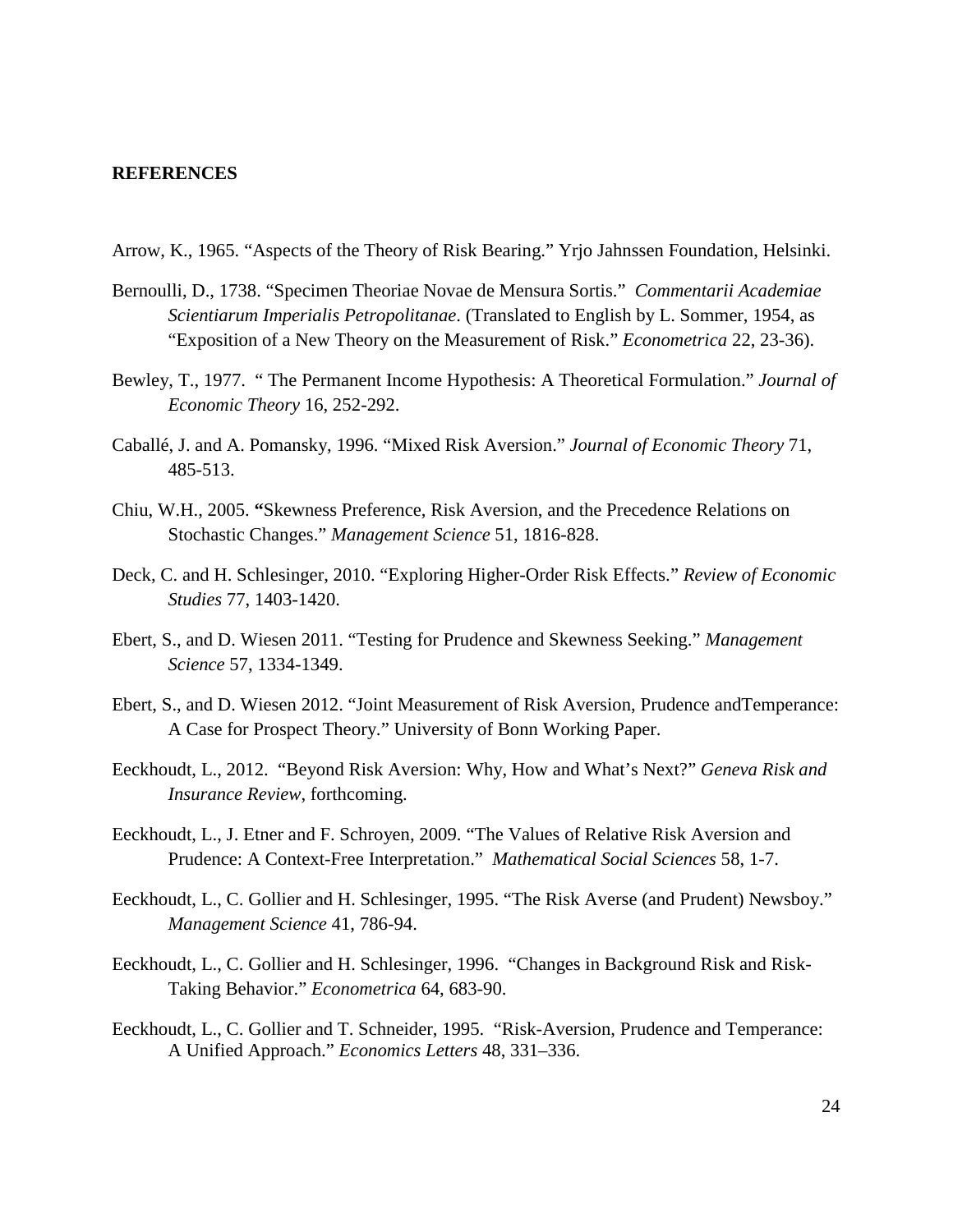- Eeckhoudt, L., B. Rey and H. Schlesinger, 2007. "A Good Sign for Multivariate Risk Taking." *Management Science* 53, 117-124.
- Eeckhoudt, L. and H. Schlesinger, 2006. "Putting Risk in its Proper Place." *American Economic Review* 96, 280-89
- Eeckhoudt, L. and H. Schlesinger, 2008. "Changes in Risk and the Demand for Saving." *Journal of Monetary Economics* 55, 1329-336.
- Eeckhoudt, L. and H. Schlesinger, 2009. "On the Utility Premium of Friedman and Savage." *Economics Letters* 105, 46-48.
- Eeckhoudt, L., H. Schlesinger and I. Tsetlin, 2009. "Apportioning of Risks via Stochastic Dominance." *Journal of Economic Theory* 144, 994-1003.
- Ekern, S., 1980. "Increasing Nth Degree Risk." Economics Letters 6, 329-333.
- Epstein, L. and S. Tanny, 1980. "Increasing Generalized Correlation: A Definition and Some Economic Consequences." *Canadian Journal of Economics* 12, 16-34.
- Fei, W. and H. Schlesinger, 2008. "Precautionary Insurance Demand with State-Dependent Background Risk." *Journal of Risk and Insurance* 75, 1-16.
- Friedman, M. and L. Savage, 1948. "The Utility Analysis of Choices Involving Risk." *Journal of Political Economy* 56, 279-304.
- Gollier, C. and J. Pratt, 1996. "Risk Vulnerability and the Tempering Effect of Background Risk." *Econometrica* 64, 1109-1124.
- Gollier, C., 2001. *The Economics of Risk and Time*. Cambridge: MIT Press.
- Gollier, C., 2010. "Ecological Discounting." *Journal of Economic Theory* 145, 812-29.
- Hanson, D.L. and C.F. Menezes, 1971. "On a Neglected Aspect of the Theory of Risk Aversion." *Western Economic Journal* 9, 211-217.
- Keynes, J. M., 1930. *A Treatise on Money*. AMS Press, New York.
- Kimball, M.S.¸ 1990, "Precautionary Savings in the Small and in the Large." *Econometrica* 58, 53-73.
- Kimball, M.S., 1992, "Precautionary Motives for Holding Assets." in *The New Palgrave Dictionary of Money and Finance*. P. Newman, M. Milgate, and J. Falwell, eds. London: MacMillan.